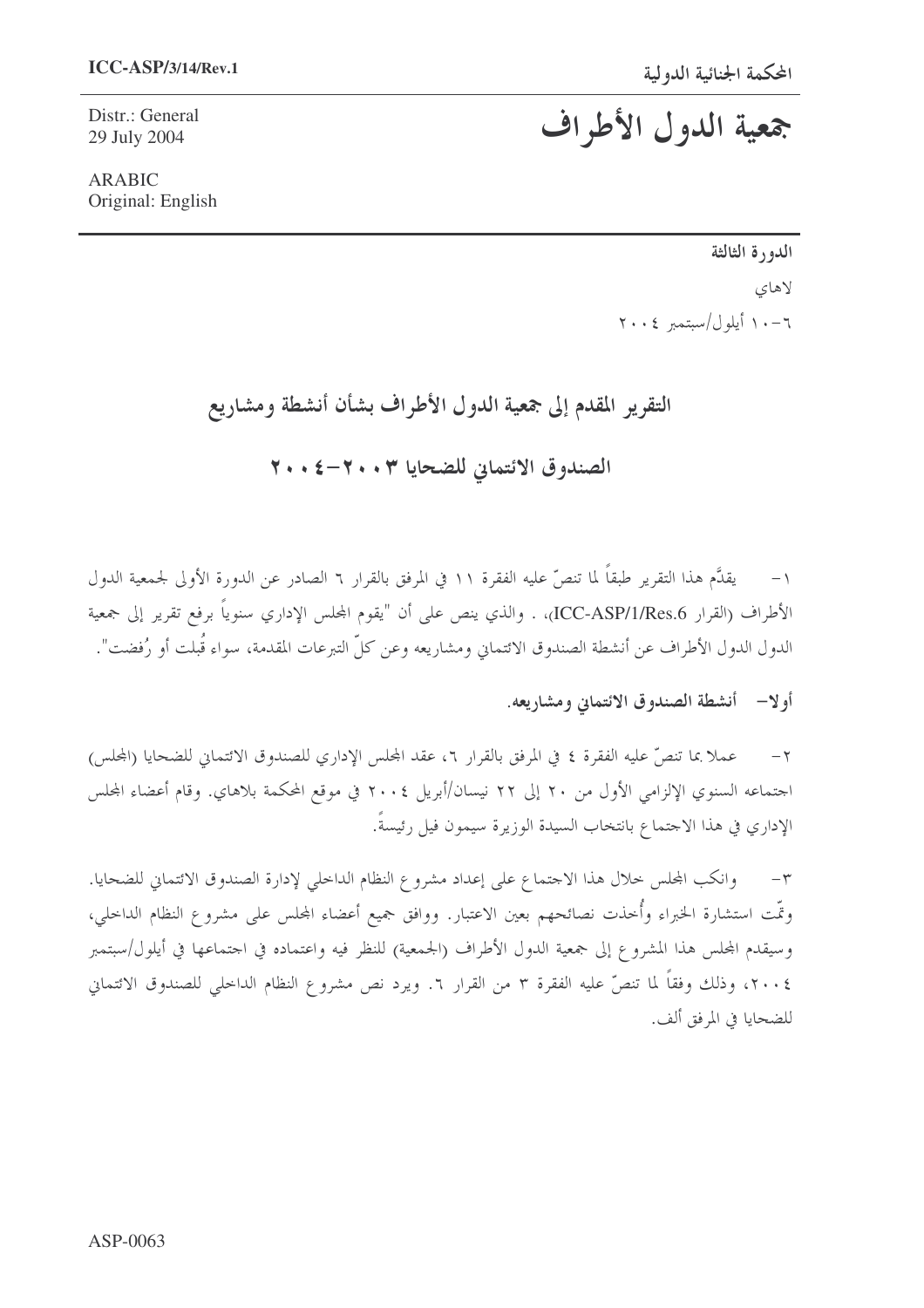٤– واعتبارا لما تنص عليه الفقرة ٦ من المرفق بالقرار ٦، وبعد استشارة المسجل، قرر المجلس أيضا أن يوصى الجمعية بتوسيع نطاق قدرات المجلس، وذلك من حلال إنشاء أمانة توفر المزيد من المساعدة لعمل الصندوق. وفي هذا المضمار، أعد المجلس اقتراح ميزانية لإنشاء الأمانة، وسيقدم إلى الجمعية كي توافق عليه وفقاً لما تنص عليه الفقرة ٦ بالقرار ٦. في المرفق ويرد نص اقتراح الميزانية لإنشاء الأمانة في المرفق باء.

وعملا بما تنص عليه الفقرة ٥ من مرفق القرار المشار إليه أعلاه والفقرة ٩١ من ميزانية الفترة المالية الأولى  $-\circ$ للمحكمة (ICC-ASP/1/3)، والفقرات ٢٨٤، و٢٩٠، و٢٩٢ من الميزانيسة البرنامجيسة لعــــــام ٢٠٠٤ (-ICC ASP/2/10)، قام المسجل، من خلال قسم مشاركة الضحايا وتعويضهم عن الأضرار، بتقديم المساعدة إلى المجلس الإداري للصندوق الائتماني كي يعمل على الوجه المطلوب.

ثانيا– حالة التبرعات

افتتُح حسابان بدولار الولايات المتحدة واليورو. وبحلول ١٥ تموز/يوليو ٢٠٠٤ كان رصيدا الحسابين  $-7$ كالتالي: ١٧ ه٩,٥٢ دولار أمريكي و٥٠٠,٥٣ د يورو على التوالي وترد قائمة التبرعات لهذه الفترة الأولى مشفوعة بمذا التقرير تحت عنوان المرفق جيم.

ويدرك المجلس أهمية القيام بحملة من أجل الحصول على مساهمات طوعية حتى يتسنى للصندوق الائتماني أن  $-\vee$ يقوم فعلاً بالأنشطة والمشاريع لفائدة ضحايا الجرائم وأسرهم، وذلك في نطاق الولاية القضائية للمحكمة. وعلاوة على ذلك، يشجع أعضاء المحلس الدول على تقديم مساهماهّا إلى الصندوق الائتماني، لأن ذلك في منتهى الأهمية بالنسبة إلى تنفيذ مهامه.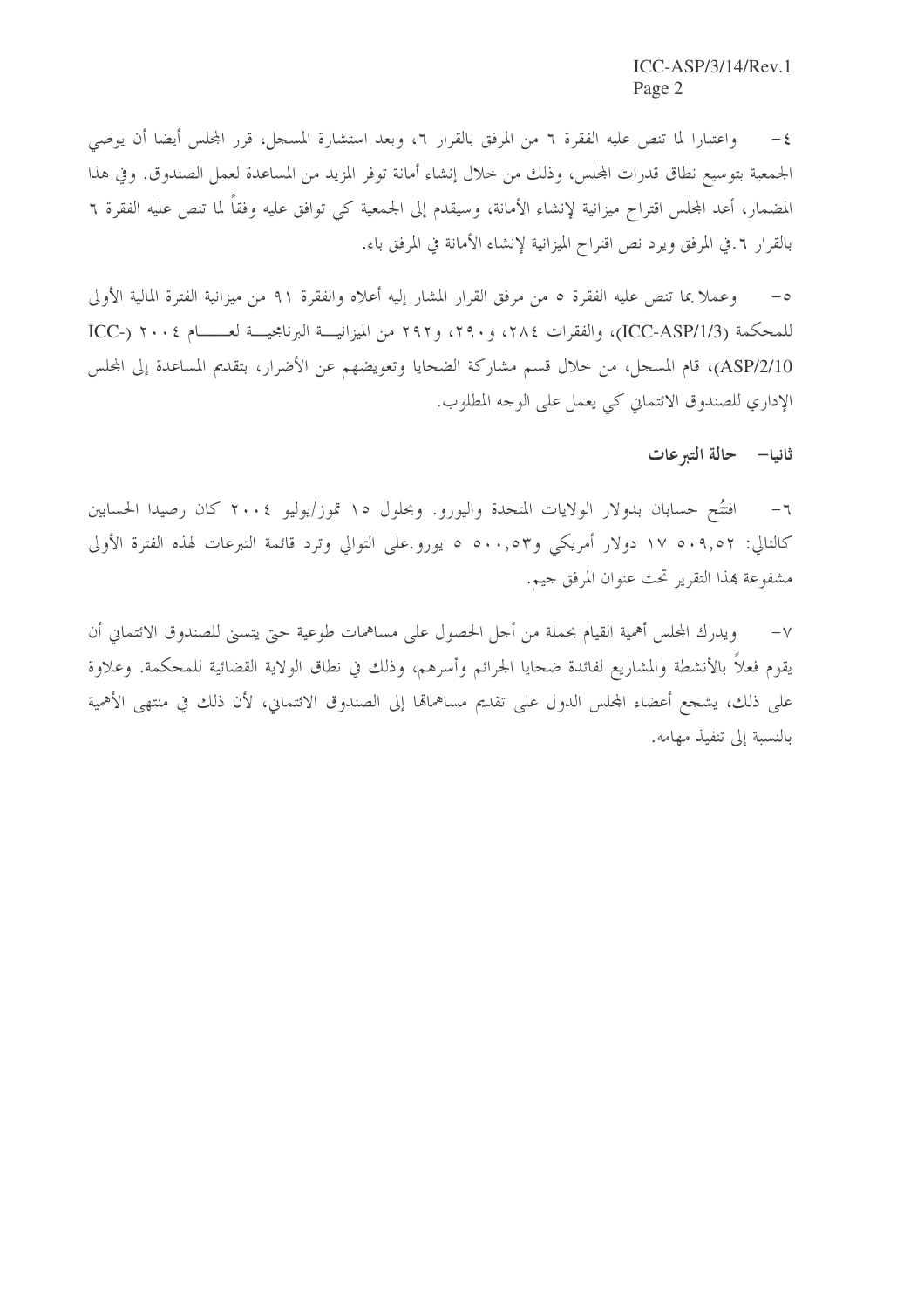## المرفق ألف

مشروع النظام المالي للصندوق الائتماني للضحايا الاجتماع الأول للمجلس الإداري للصندوق الائتماني للضحايا . ٢–٢٢ نيسان/أبريل ٢٠٠٤ لاهاي (هولندا) مشروع النظام المالي

المقدمة

يعرض مشروع النظام هذا بإسهاب الأحكام الرئيسية المتعلقة بالصندوق الائتماني للضحايا، والواردة في المادة ٧٩ من نظام روما الأساسي ، والقاعدة ٩٨ من القواعد الإجرائية وقواعد الإثبات، والقرار ٦ الصادر عن جمعية الدول الأطراف بشأن إنشاء صندوق ائتماني لفائدة ضحايا الجرائم في نطاق اختصاص المحكمة، وأسر هذه الضحايا؛ والقرار ٧ الصادر عن جمعية الدول الأطراف بشأن تعيين وانتخاب أعضاء المحلس الإداري للصندوق الائتماني لفائدة الضحايا.

ويستفيض مشروع القواعد هذا في عرض معايير إدارة الصندوق الائتماني، كما ورد ذلك في القرار ٦ الذي سيتعمده جمعية الدول الأطراف. وتعتبر كل من النسخة الإنكليزية والفرنسية لهذه الوثيقة بمثابة وثيقة أصلية.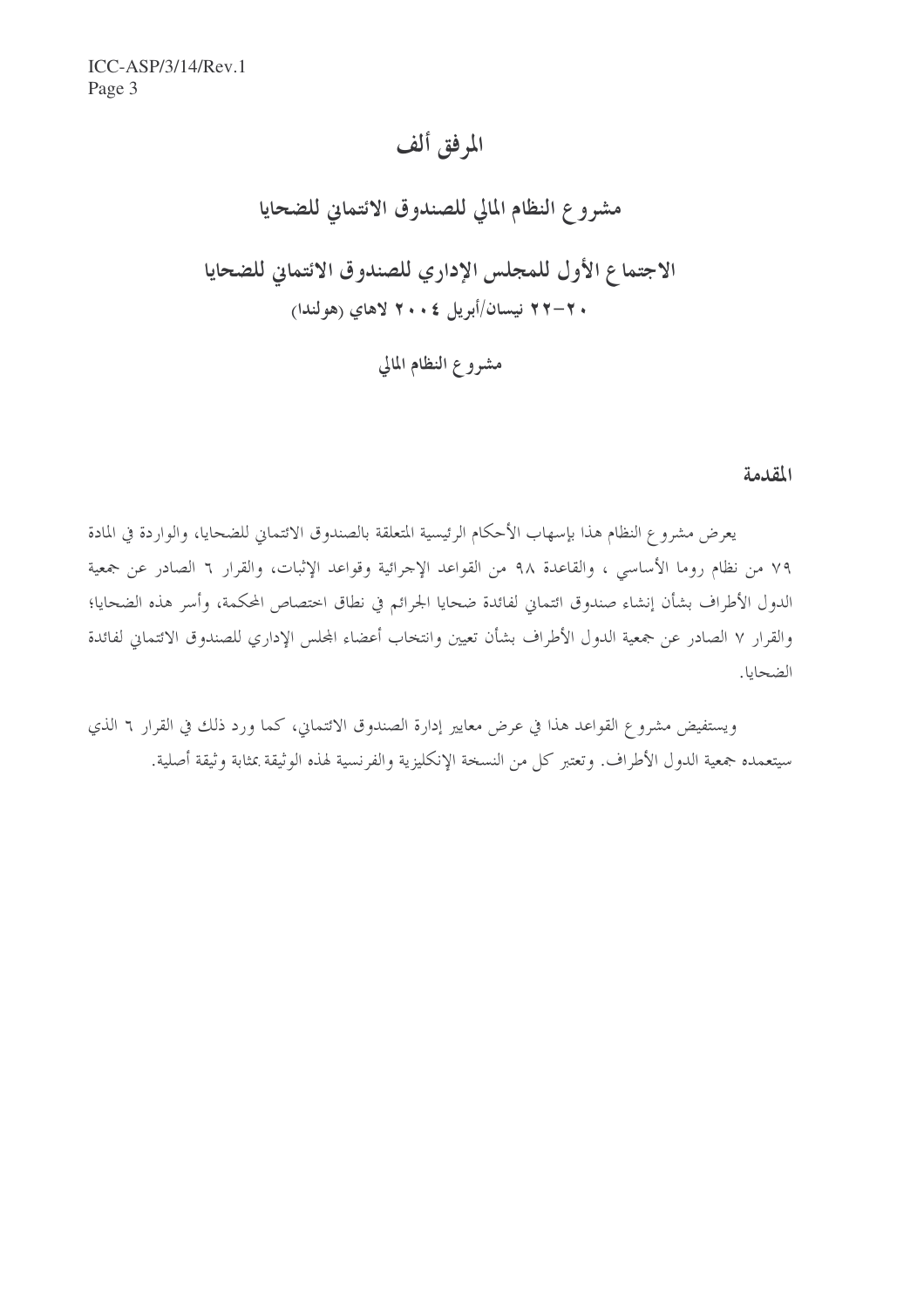نظام الصندوق الائتماني للضحايا الباب الأول إدارة الصندوق الائتماني والإشراف عليه الفصل الأول المجلس الإدارى القيسير الأول انتخاب رئاسة المحلس الإداري

تُنتخب الرئاسة بالأغلبية المطلقة لأعضاء المجلس الإداري. ويضطلع الرئيس بمهامه حتى فماية ولايته كعضو في المجلس. ويحق له أن يُنتخب مجددا كرئيس مرة واحدة. وإذا كان على الرئيس أن يتغيب حلال اجتماع أو حلال أي جزء منه، فإنه يجوز له أن يعين عضوا آخر في المجلس ليحل محله. وإذا تعذر على الرئيس أن يضطلع بمهامه، يُنتخب رئيس جديد للمدة المتبقية له.

٢ – يضطلع الرئيس بمسؤولية تنسيق عمل المحلس الإداري.

يجتمع المجلس الإداري في دورة عادية على الأقل مرة واحدة في السنة في موقع المحكمة.  $-1$ 

يعقد المجلس جلسات حاصة حينما تقتضي الظروف ذلك، ويحدِّد الرئيس بداية كل دورة حاصة ومدمَّا  $-\xi$ ومكان انعقادها. ويمكن أن تعقد الدورات الخاصة في لقاء مباشر، أو عبر الهاتف، أو بواسطة شبكة إنترنت أو شبكة الفيديو .

٥– يحدَّد الرئيس جدول الأعمال المؤقت لدورات المحلس العادية والخاصة. ويمكن للرئيس أن يتلقى اقتراحات بشأن بنود جدول الأعمال من أعضاء آحرين في المجلس، ومكتب جمعية الدول الأطراف، والمسجل، و/أو أمانة الصندوق الائتماني ("الأمانة"). وينبغي أي ترفق بأن بند يُقترح إدراجه في جدول الأعمال مذكرة إيضاحية، وإن أمكن، تُرفق به وثائق أساسية أو مشروع مقرر. وتوزع جميع المواد على أعضاء المحلس قبل احتماعهم بوقت كاف،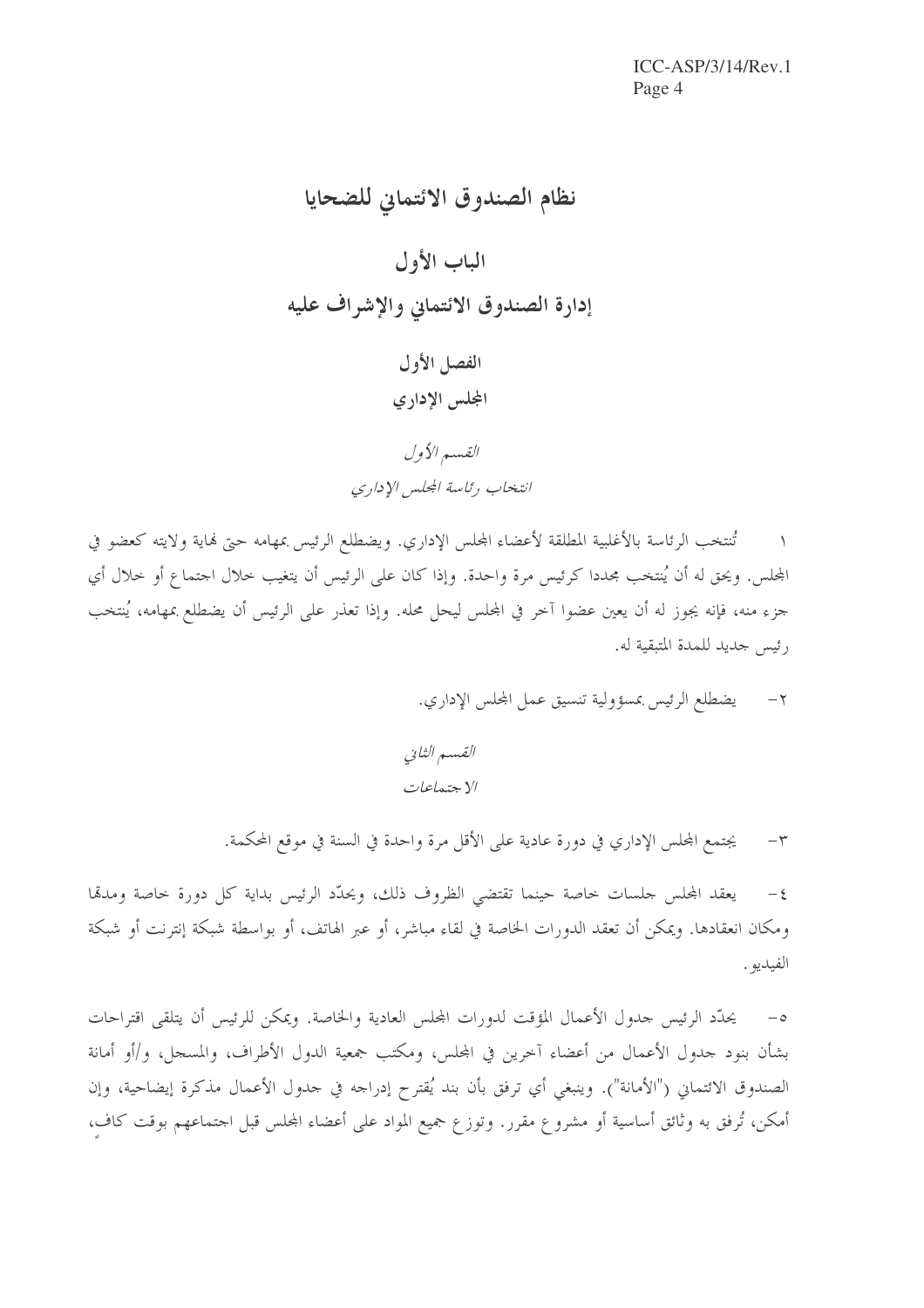وحيثما أمكن قبل شهر على الأقل من عقد الدورة. ويُقدم حدول الأعمال المؤقت لأي دورة إلى المحلس الإداري للنظر فيه واعتماده عند بداية تلك الدورة.

> ويرأس الرئيس كل دورة.  $-7$

ويشارك المسجل في دورات المجلس بصفة استشارية. ويجوز لأعضاء أمانة الصندوق الائتماني أن يحضروا  $-\vee$ دورات المجلس.

يجوز للمجلس الإداري أن يدعو أفرادا لديهم الخبرة المجدية للمشاركة، بحسب الاقتضاء، في دورات معينة  $-\Lambda$ للمحلس، وذلك وفقاً للمادة ٤٢ من النظام الداحلي لجمعية الدول الأطراف، ولتقديم بيانات شفهية أو كتابية، وتوفير معلومات عن أي مسألة قيد الدرس.

٩- وكقاعدة عامة، تُعقد دورات المجلس الإداري في حلسات سرية، ما لم يقرَّر المجلس حلاف ذلك. وتُعلن قرارات المحلس الإداري، ما لم تتسم بطابع سري، وتبلغ قدر المستطاع إلى المستفيدين، والدول المهتمة، والشركاء المنفذين. وفي ختام حلسة المحلس الإداري، يجوز للرئيس أن يصدر بلاغا عن طريق أمانة قلم المحكمة، وذلك بحسب الاقتضاء.

١٠– وتحقيقاً لأغراض هذا النظام، يُعتبر جميع أعضاء المحلس حاضرين عن طريق الاتصال بالهاتف، أو شبكة إنترنت، أو شبكة الفيديو . وعلاوة على ذلك يمكن استعمال الإمضاء الالكتروني للتوقيع على وثيقة أو اتفاق.

١١- لغة عمل المحلس الإداري هما الإنكليزية والفرنسية.

القسم الثالث قرارات المجليس الإ داري

١٢– تتخذ قرارات المجلس الإداري في دورات عادية أو خاصَّة، بصورة شخصية وبواسطة الهاتف أو شبكة الانترنت أو شبكة الفيديو . لكل عضو في المجلس الحق في تصويت واحد. ولا بد من حضور أغلبية الأعضاء لاتخاذ أي قرار .

١٣ – تُبذل قصارى الجهود للتوصل إلى قرارات بتوافق الآراء. فإن تعذر توافق الآراء، وجب أن توافق على جميع القرارت أغلبية من الأعضاء المصوتين الذين يمثلون أغلبية أعضاء المحلس.

١٤ – وعند الاقتضاء، يتخذ الرئيس قرارات مؤقتة فيما بين الدورات، وذلك بالتشاور مع الأمانة. وبناء على ذلك، يعرض الرئيس القرار (أو القرارات) على المجلس قصد الموافقة، وذلك وفقاً للإجراءات المنصوص عليها في الفقرة ١٣ أعلاه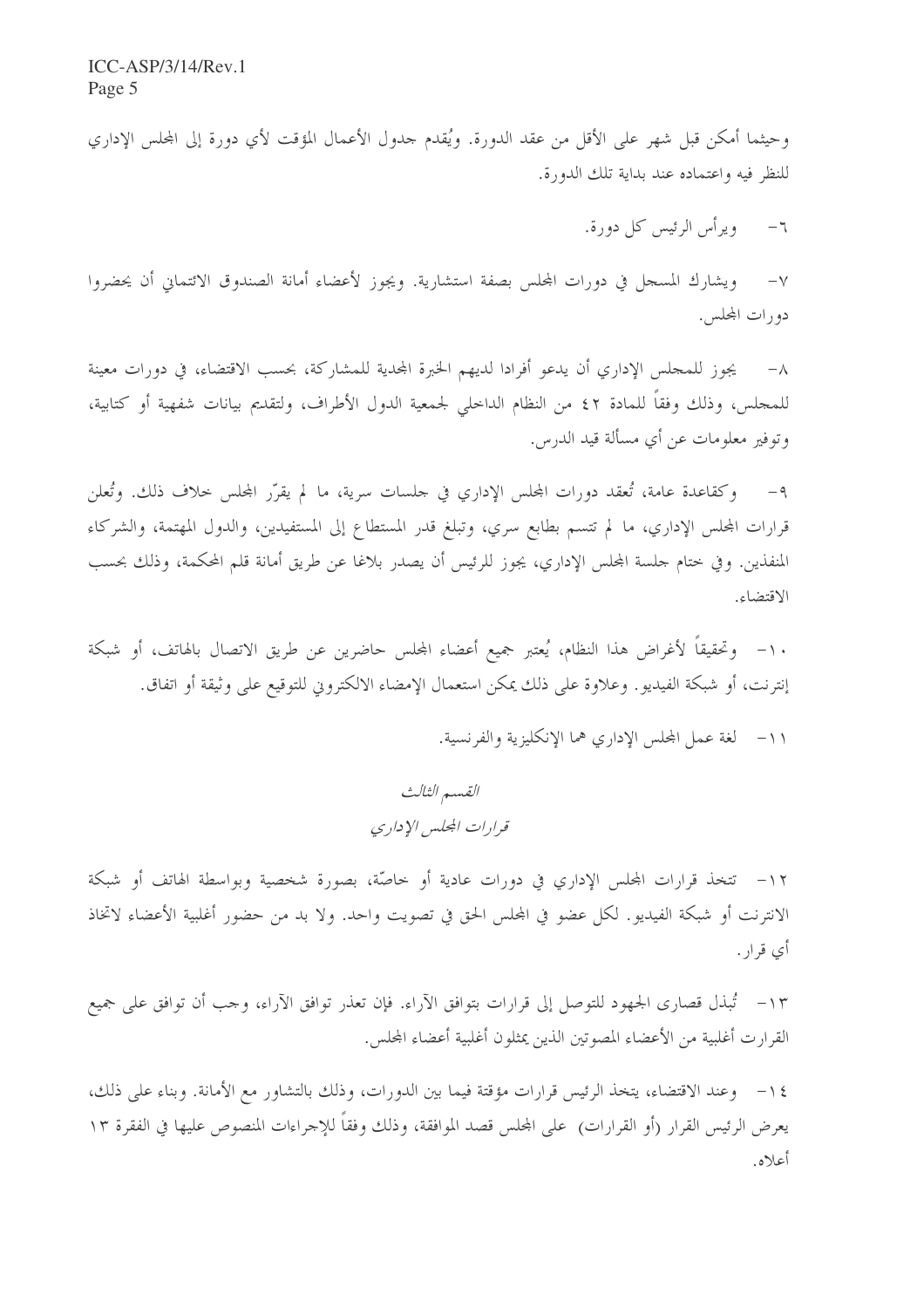١٥- ووفقاً لما تنصَّ عليه الفقرة ٣ من القرار ٦ الصادر عن جمعية الدول الأطراف بشأن إنشاء صندوق ائتماني لفائدة ضحايا الجرائم في نطاق الولاية القضائية للمحكمة، وأسر هذه الضحايا ("القرار ٦")، يجوز للمجلس الإداري أن يعتمد المبادئ التوجيهية والإجراءات الإضافية اللازمة كي يقوم بوظائفه. ويتعين أن تكون هذه المبادئ التوجيهية والإجراءات الإضافية متلائمة مع "المعايير الإضافية" المنصوص عليها في ذلك القرار. وعلاوة على ذلك، يجوز للمحلس الإداري أيضا أن يقترح على جمعية الدول الأطراف تعديلات على هذه "المعايير الإضافية".

> القسم الرابع تكاليف المجلس الإداري

١٦- يعمل أعضاء المحلس الإداري بصفتهم الشخصية على أساس حيري.

١٧- تُؤدِّي نفقات المجلس الإداري من أموال المحكمة.

الفصل الثاني الأمانة

القسير الأول الموقع والإنشاء

١٨ - تُنشأ أمانة خاصة بالصندوق الائتماني بموقع المحكمة. وتضطلع الأمانة بمسؤولية الإدارة اليومية للصندوق الائتماني، وتقديم المساعدة الضرورية للمجلس كي يضطلع بمهامه على الوجه المطلوب.

١٩ – تُنشأ الأمانة وفقا لما تنص عليه الفقرة ٦ من المرفق بقرار جمعية الدول الأطراف المتعلق بإنشاء صندوق لفائدة ضحايا الجرائم في نطاق الولاية القضائية للمحكمة، كما هو محدّد في المادة ٨٥، ولفائدة أسرهم، حيثما تعلق الأمر بأشخاص طبيعيين.

> القسم الثاني تقان بر الأمانة

> > ٢٠ – ترفع الأمانة تقارير دورية إلى المحلس بشأن أنشطته.

٢١– تعمل الأمانة بصورة مستقلة. غير ألها تستشير المسجل بشأن جميع المسائل الإدارية والقانونية التي تلقت بشأنها المساعدة من قلم المحكمة.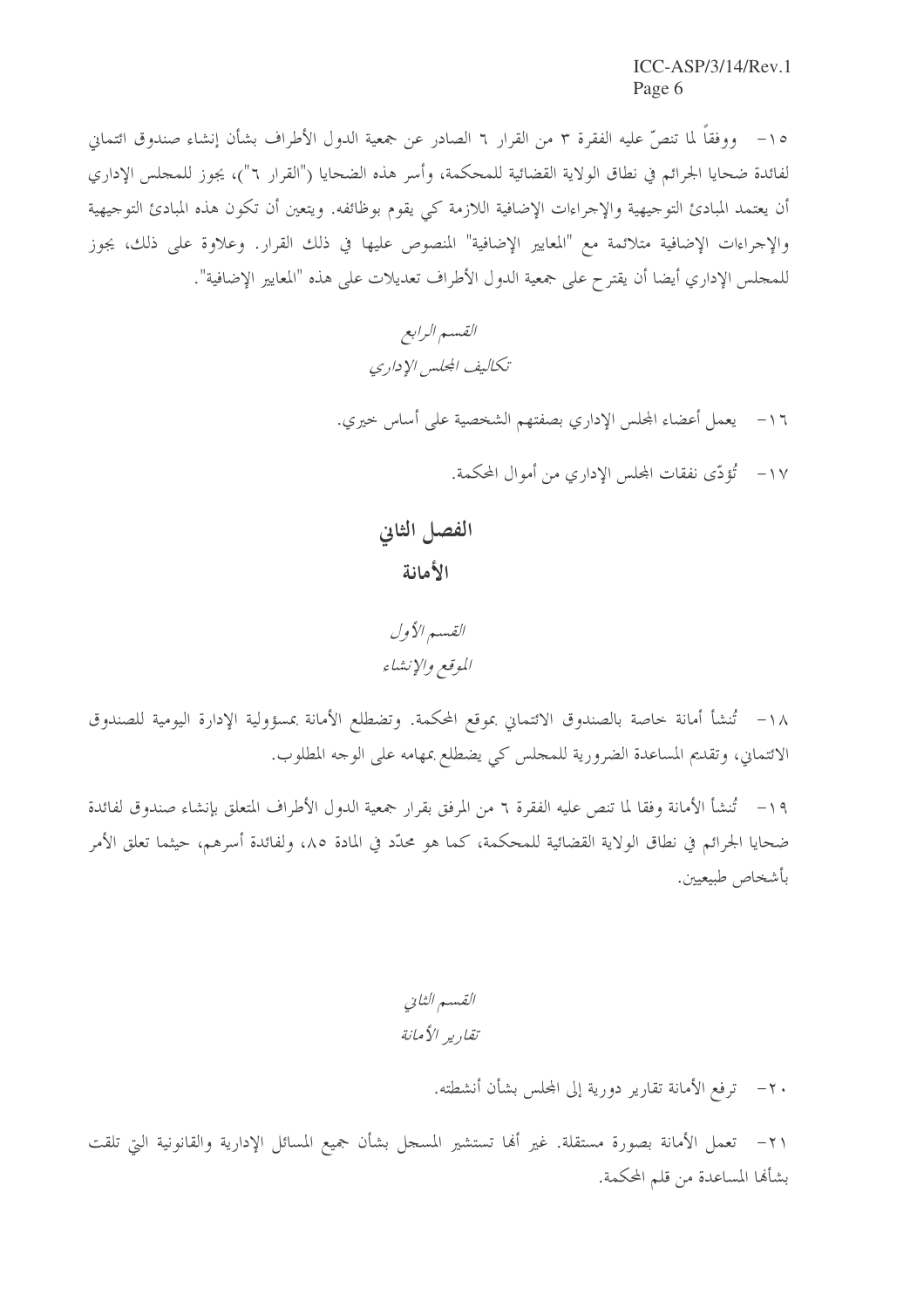### القسم الثالث تكاليف الأمانة

٢٢– تتحمَّل المحكمة التكاليف الأساسية للأمانة. فإن قررت جمعية الدول الأطراف أن توسع نطاق قدرات الأمانة، بما في ذلك عن طريق تعيين مدير تنفيذي، فإنه يجوز لجمعية الدول الأطراف أن تنظر في تغطية تكاليف هذا التوسع من التبرعات التي يتحملها الصندوق الائتماني.

٢٣- يكفل المحلس الإداري بوسائل متنوعة القيام بالدعاية للصندوق الائتماني ومحنة ضحايا الجرائم في نطاق الاختصاص القضائي للمحكمة كما ورد تعريفه في المادة ١٠ من القواعد الإجرائية وقواعد الإثبات، ولأسر الضحايا، حيثما تعلق الأمر بأشخاص طبيعيين.

٢٤ - يموّل الصندوق الائتماني من المصادر التالية:

- التبرعات من الحكومات، والمنظمات الدولية، والأفراد، والشركات، وغيرها من الكيانات، وفقاً  $(\tilde{I})$ للمعايير ذات الصلة التي اعتمدتما جمعية الدول الأطراف؛
- (ب) المبالغ المالية وغيرها من الممتلكات المحصلة من حلال الغرامات أو المصادرات المحولة إلى الصندوق الائتماني كما أمرت بذلك المحكمة عملاً بما تنص عليه الفقرة ٢ من المادة ٧٩ في نظام روما الأساسى ("النظام")؛
- الموارد المحصلة من خلال منح تعويضية إذا ما أمرت المحكمة بذلك عملاً بالمادة ٩٨ من القواعد  $(7)$ الاجرائية وقواعد الإثبات؛
- الموارد غير الاشتراكات الملتزم بما، وفقاً لما قد تقرر جمعية الدول الأطراف تخصيصه للصندوق  $(2)$ الائتماني.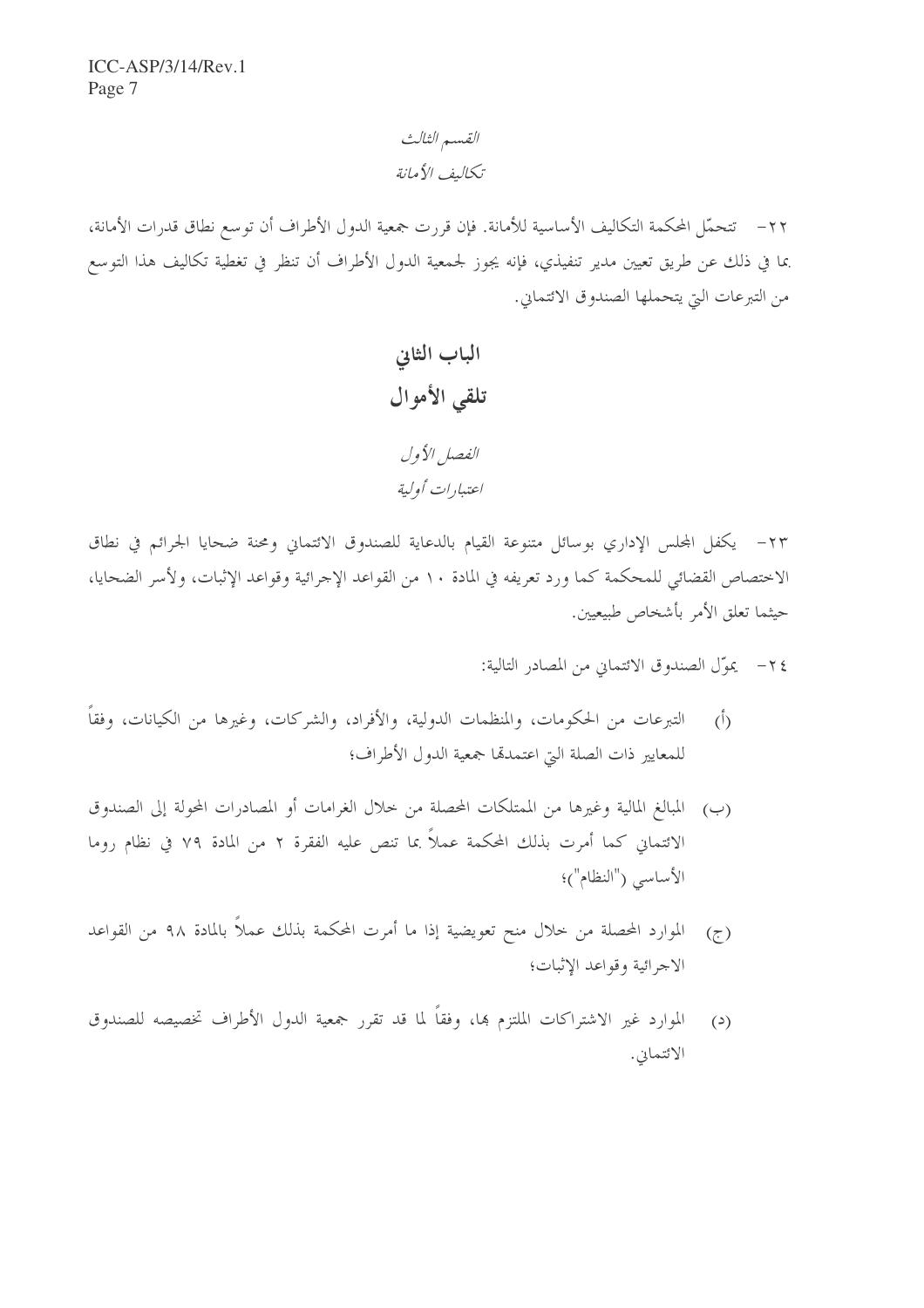# الفصل الثاني التبرعات

٢٥ – \_ يقدم الجلس التماساً سنوياً للحصول على مساهمات طوعية من الصندوق الائتماني، وذلك كجزء من تقريره السنوى إلى جمعية الدول الأطراف بشأن أنشطة الصندوق الائتماني ومشاريعه.

٢٦– يتصل المجلس ، بدعم من الأمانة، بالحكومات، والمنظمات الدولية، والأفراد، والشركات، وغيرها من الكيانات لالتماس الحصول على تبرعات لفائدة الصندوق الائتماني.

> يعتمد المجلس مبادئ توجيهية بشأن كيفية التماس التبرعات من المؤسسات الخاصة.  $-\tau v$

يتلقى الصندوق الائتماني جميع التبرعات من المصادر المنصوص عليها في الفقرة ٢ (أ) من القرار ٦، ويدون  $-\tau \wedge$ المعلومات عن المصادر والمبالغ المتلقاة.

٢٩ - ينشئ المجلس آليات تيسر التحقق من مصادر الأموال التي تلقاها الصندوق الائتماني.

٣٠ – يجوز للصندوق الائتماني أن يرفض التبرعات التي تعتبر بأي طريقة غير متلائمة مع غايات الصندوق الائتماني و أنشطته.

٣١- يجوز للجهة المانحة أن ترصد جزئيا التبرعات، طالما أفادت الحصة المحددة الضحايا نزولاً عند طلب الجهة المانحة، وذلك وفقاً لما ورد تحديده في المادة ٨٥ من القواعد الإجرائية وقواعد الإثبات، وطالما أفادت أسر الضحايا، حيثما تعلق الأمر بأشخاص طبيعيين.

٣٢– وفي حالة ما إذا تم رصد تبرع ما، ولم تعرض الحالة أو القضية المتصلة به على المحكمة، يدرج الصندوق الائتماني المساهمة في حسابه العام بموافقة الجهة المانحة.

٣٣– يراجع الصندوق الائتماني بانتظام طبيعة التبرعات ومستواها للتأكد من ألا تسفر أي مساهمة من هذا القبيل عن توزيع غير منصف بصورة واضحة للأموال والممتلكات المتاحة على مختلف فئات الضحايا. وللقيام بذلك، يجوز للصندوق أن يعتمد تدابير معينة يمكن بفضلها توزيع الأموال على فئات الضحايا بطريقة تتسم بمزيد من الإنصاف.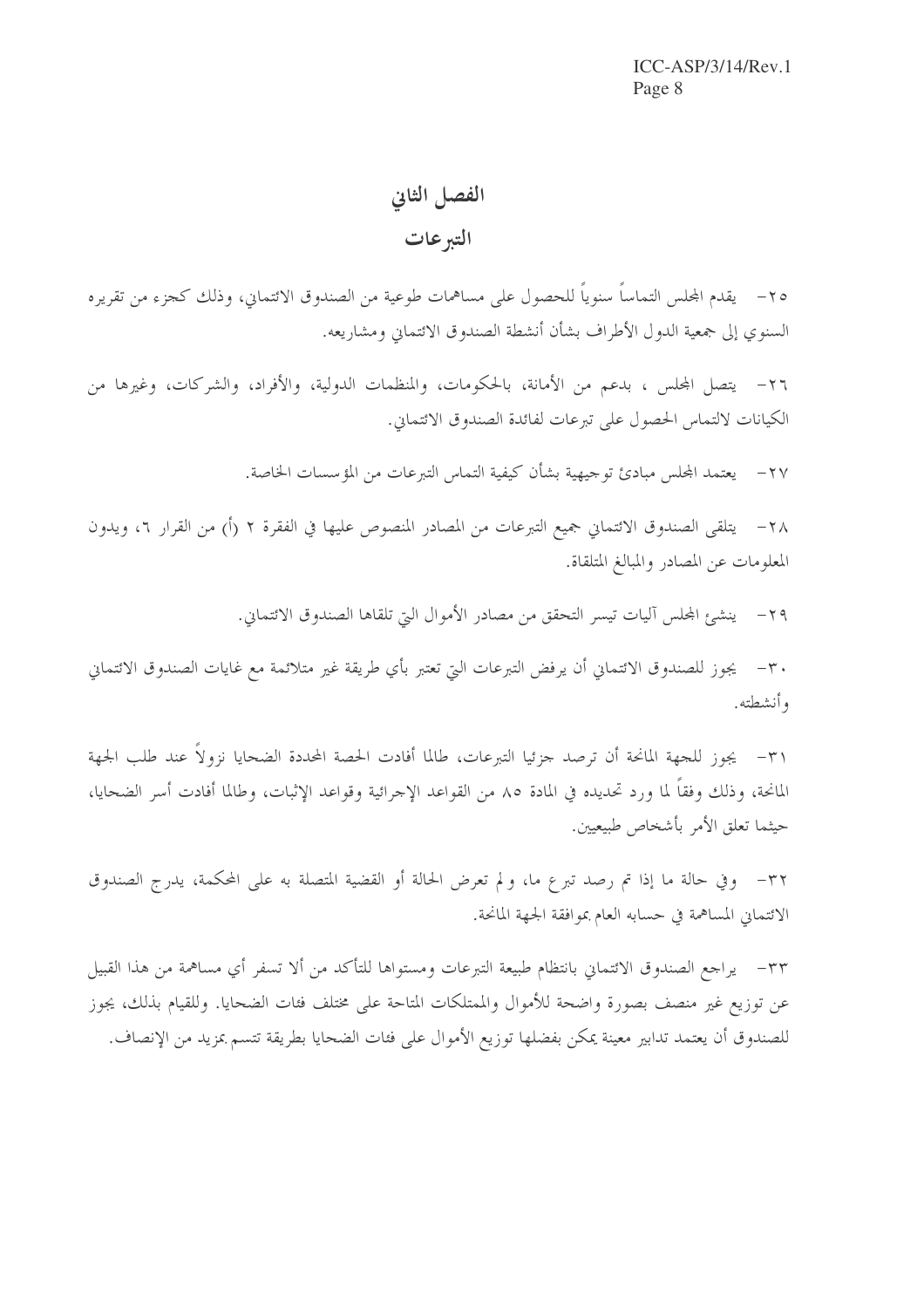#### الفصل الثالث

الأموال وغيرها من المملتكات المحصلة من خلال الغرامات أو المصادرات

٣٤- يقدم المحلس الإداري ملاحظات كتابية أو شفهية بشأن تحويل الغرامات أو المصادرات إلى الصندوق الائتماني، وذلك بناء على طلب من الدائرة عملاً بما تنصَّ عليه المادة ١٤٨ من القواعد الإجرائية وقواعد الإثبات.

٣٥ – يقدِّم الصندوق الائتماني ملاحظات كتابية أو شفهية بشأن استغلال أو تخصيص الممتلكات أو الأموال، بناء على طلب الهيئة الرئاسية، وذلك وفقًا للمادة ٢٢١ من القواعد الإجرائية وقواعد الإثبات.

٣٦– يتلقى الصندوق الائتماني جميع الأموال وغيرها من الممتلكات المحصلة من خلال الغرامات أو المصادرات المحولة إلى الصندوق الائتماني بأمر من المحكمة.

# الفصل الرابع الموارد المحصلة من خلال المنح المقدمة بغرض التعويض

٣٧- يتلقى الصندوق الائتماني الموارد المحصلة من حلال المنح المقدمة للتعويض، ويعزل هذه الموارد عن باقى موارد الصندوق طبقا للمادة ٩٨ من القواعد الإجرائية وقواعد الإثبات. ويدون مصدر المبالغ المتلقاة وقيمتها، إضافة إلى أي توجيهات متضمنة في أمر المحكمة بشأن استخدام الأموال.

# الفصل الخامس الموارد المعتمدة من جمعية الدول الأطراف

٣٨– يجوز للمجلس الإداري أن يقدم في تقريره السنوي إلى الجمعية اقتراحات بمساهمات مالية أو غيرها من المساهمات غير المقررة، التي يمكن لجمعية الدول الأطراف أن تخصصها للصندوق الائتماني.

٣٩– حيثما لم تنص جميعة الدول الأطراف على أوجه استخدام المساهمات المالية أو غيرها من المساهمات غير المقررة، يجوز للصندوق الائتماني أن يدرج هذه المساهمات في حسابه العام لفائدة الضحايا كما هو محدد في المادة ٨٥ من القواعد الإجرائية وقواعد الإثبات، ولفائدة أسر الضحايا حيثما تعلق الأمر بأشخاص طبيعين.

# الفصل السادس المسائل التنفيذية المتعلقة بتلقى الأموال

· ٤ – تفتتح الحسابات البنكية للصندوق الائتماني وفقا للقاعدة ١٠٨ (١) من النظام المالي والقواعد المالية.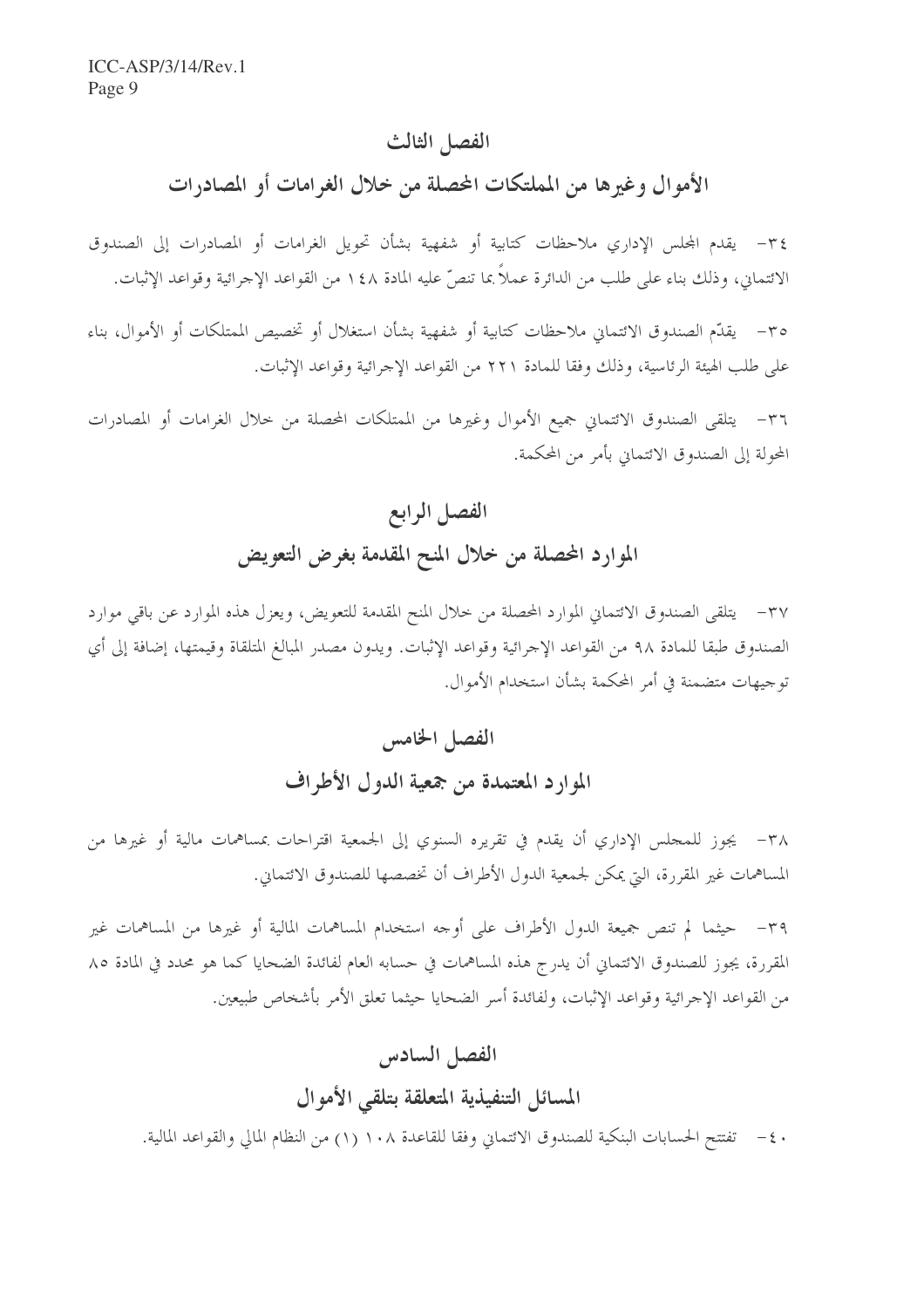٤١ - يتيح نظام المحاسبة للصندوق الائتماني التمييز بين الأموال لتيسير تلقى المساهمات والأموال، وغيرها من الممتلكات المرصودة المحصلة من خلال الغرامات والمصادرات التي تحولها المحكمة، حيثما نصت المحكمة على استعمالها بصورة خاصة، أو الموارد المحصلة من خلال المنح الجبرية.

> يوضع نظام حاسوبي لمتابعة عدد من الأمور، من بينها ما يلي:  $-\xi$

- مصادر الأموال المحصلة وفقا لما تنص عليه الفقرة ٢ من القرار ٤، بما في ذلك اسم المانح، ومكانه،  $\hat{(\cdot)}$ ومنطقته، وتاريخ، ومقدار المساهمة؛
- جميع الطلبات الخاصة بالتبرعات المرصودة، بما في ذلك طبيعة الطلب، وما تم الاتفاق بشأنه  $(\hookrightarrow)$ والحصول عليه في نهاية المطاف؛
- جميع التعهدات الملتزم بما، وتاريخ التعهد وطبيعته، وأي متابعة من طرف المحكمة، والتاريخ الذي تم  $(5)$ فيه تحصيل الأموال بالفعل؛
- التمييز بين الأموال داخل الصندوق الائتماني، وذلك على أساس فئات القيود على استخدام الأموال  $(2)$ وعلى أساس القيود الفعلية؛
- جميع الموارد التي خصصها الصندوق الائتماني، مصنفة بحسب مصادر الأموال، وطبيعة المبالغ  $(\mathbb{A})$ المخصصة، والمستفيدين منها؛
- تلقى المستفيدين لجميع الموارد المخصصة، وذلك بحسب تاريخ المنحة، وتاريخ استلام الطرف  $(9)$ المستفيد لها، حيثما أمكن ذلك، أو بحسب تاريخ دفع الجهة المانحة لها؛
- جميع الموارد التي تم تخصيصها عن طريق منح مقدمة لمنظمات. وسيقوم برنامج مستقل ولكنه مرتبط  $(i)$ بالنظام الرئيسي بمراقبة المستفيد من المنحة: المجموعة المستفيدة، وموضوع المنحة، ومقدارها، والالتزامات بموحب عقد المنحة، والموعد النهائي لتقديم التقارير، والتحقق من الانتهاء وإنجاز النتائج.

٤٣ - تتلقى الأمانة الموارد التي قد تقرر جمعية الدول الأطراف تخصيصها للصندوق الائتماني. وتدون المصادر والمبالغ المحصلة، وكذلك أي شروط تنص على استخدام الأموال.

٤٤ – يقدم المجلس الإداري المشورة للمحكمة بشأن أي صعوبات أو تأخيرات في تلقى الأموال.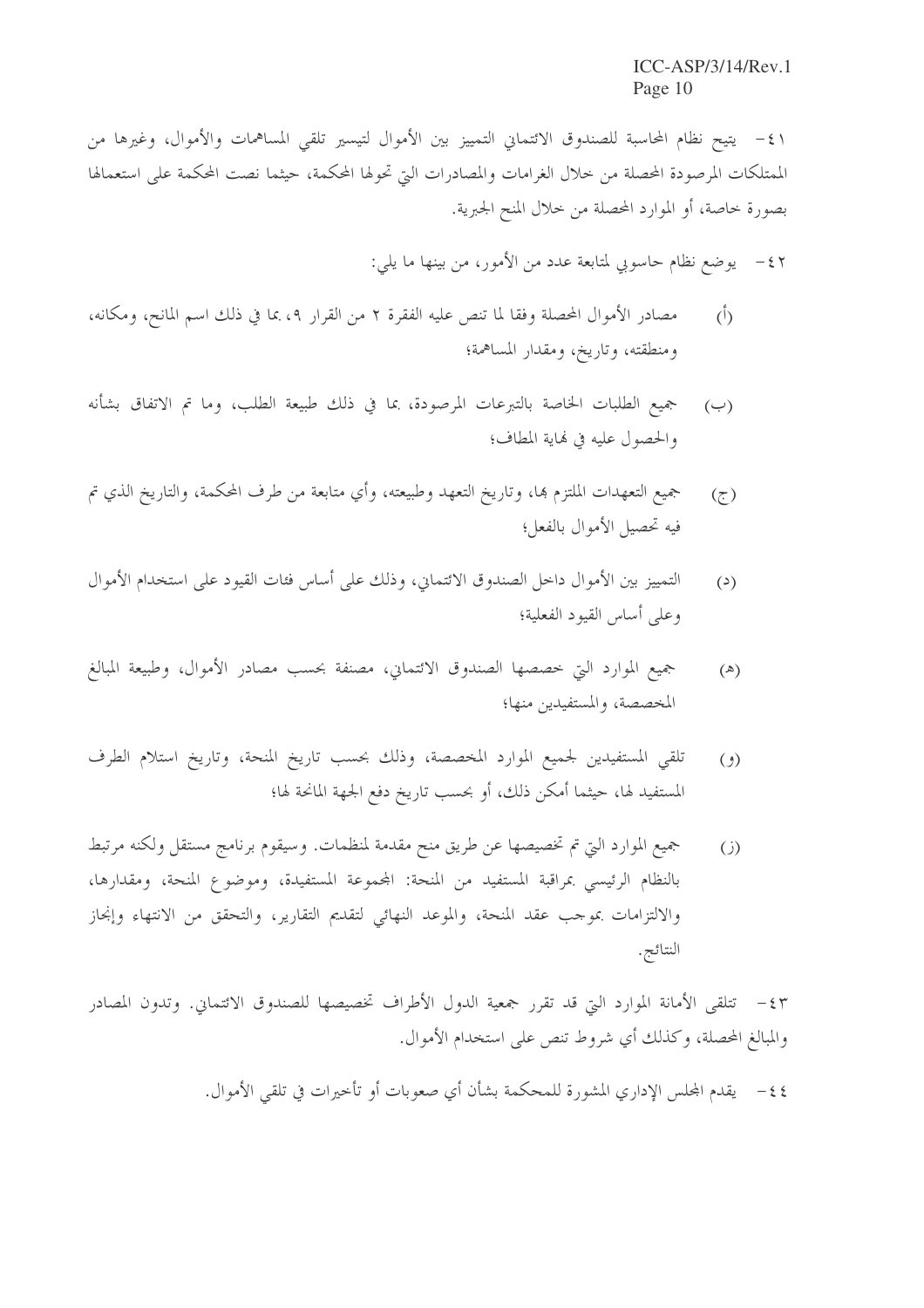الباب الثالث أنشطة ومشاريع الصندوق الائتماني الفصل الأول استخدام الأموال القسير الأول المستفيدون

0 ٤- تستخدم موارد الصندوق الائتماني لصالح ضحايا الجرائم الذين يدخلون في نطاق اختصاص المحكمة، يتعريفهم الوارد في القاعدة ٨٥ من القواعد الإجرائية وقواعد الإثبات، ولفائدة أسرهم، حيثما تعلق الأمر بأشخاص طبيعيين.

٤٦ - عندما تحال الموارد المتحصلة من الغرامات أو المصادرة أو الأحكام الصادرة بالحبر إلى الصندوق الائتماني عملا بالفقرة ٢ من المادة ٧٥ أو الفقرة ٢ من المادة ٧٩ من النظام الأساسي، أو القواعد الفرعية من ٢ إلى ٤ من القاعدة ٩٨ من القواعد الإجرائية وقواعد الإثبات، يحدد مجلس الإدارة استخدامات هذه الموارد وفقا للقواعد أو التعليمات الورادة في الأوامر المعنية، لا سيما فيما يتعلق بنطاق المنتفعين وطبيعة ومقدار الجبر .

عندما لا تتضمن الأوامر قواعد أو تعليمات أُخرى، يجوز للمجلس الإداري أن يحدد استخدامات هذه  $-5y$ الموارد وفقا للقاعدة ٩٨ من القواعد الإجرائية وقواعد الإثبات، مع مراعاة أي قرارت ذات صلة صادرة من المحكمة بشأن القضية قيد البحث، وبوجه حاص القرارات الصادرة عملاً بالفقرة ١ من المادة ٧٥ من النظام الأساسي والقاعدة ٩٧ من القواعد الإجرائية وقواعد الإثبات.

يجوز للمحلس الإداري أن يلتمس تعليمات إضافية من الدائرة المختصة فيما يتعلق بتنفيذ الأوامر الصادرة  $-\xi \wedge$ منها.

لا يجوز أن يستفيد من الموارد المتحصلة من الأحكام الصادرة بالجبر إلا الضحايا المنصوص عليهم في القاعدة  $-\xi$  9 ٨٥ من القواعد الإجرائية وقواعد الإثبات، وعندما يتعلق الأمر بأشخاص طبيعيين، أفراد أسرهم المتأثرين، بطريقة مباشرة أو غير مباشرة، بالجرائم التي ارتكبها الشخص المدان.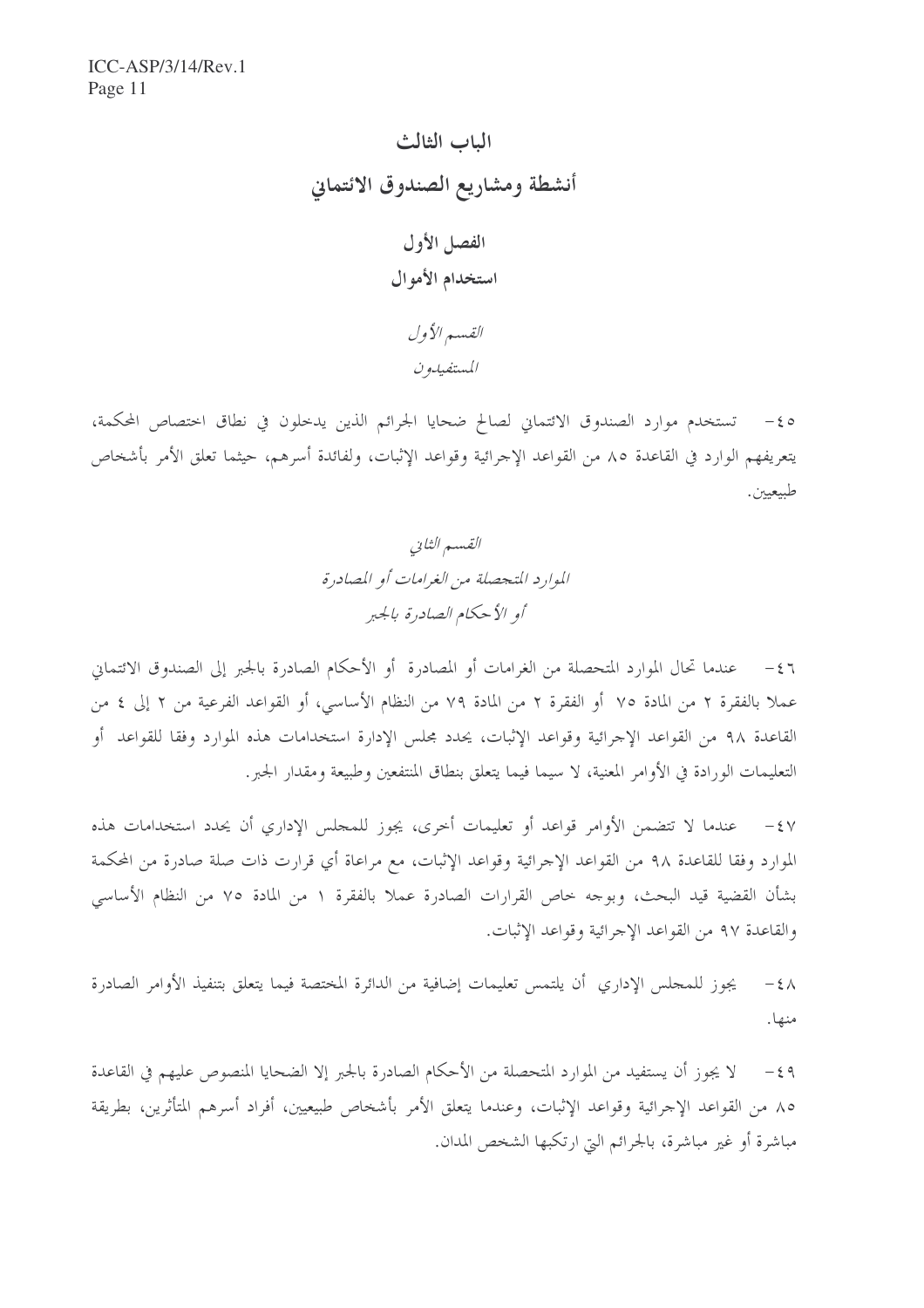## القسم الثالث الموارد الأحرى للصندوق الائتماني

٥٠ – لأغراض هذا النظام، تعني عبارة " الموارد الأخرى للصندوق الائتماني" الواردة في الفقرة ٥ من القاعدة ٩٨ من القواعد الإجرائية وقواعد الإثبات الموارد حلاف تلك المتحصلة من الغرامات والمصادرة والأحكام الصادرة بالجبر .

٥١ – تستخدم الموارد الأخرى للصندوق الائتماني لفائدة ضحايا الجرائم المنصوص عليهم في القاعدة ٨٥ من القواعد الإجرائية وقواعد الإثبات، وحيثما تعلق الأمر بأشخاص طبيعيين، لفائدة أسرهم، الذين يتعرضون لضرر جسدي أو نفسي أو مادي نتيجة لهذه الجرائم :

- لاستكمال الموارد المتحصلة من الأحكام الصادرة بالجبر، عندما تصدر المحكمة أمرا مباشرا ضد  $\hat{(\cdot)}$ الشخص المدان وفقا للفقرة ٢ من المادة ٧٥ من النظام الأساسي والقواعد الفرعية من ١ إلى ٤ من القاعدة ٩٨ من القواعد الإجرائية وقواعد الإثبات،
- (ب) لتوفير العلاج الجسدي أو النفسي أو الدعم المادي عندما تأذن الدائرة الابتدائية بالبدء في التحقيق وفقا للفقرة ٣ من المادة ١٥ والمادة ٥٣ من النظام الأساسي، أو عندما تحال الحالة من دولة طرف أو مجلس الأمن إلى المدعى العام ويقرر المدعى العام البدء في التحقيق وفقا للمادة ٥٣ من النظام الأساسي. ويحدد مجلس الإدارة مدى قابلية هذا الحكم للتطبيق.
- (ج) لتوفير العلاج الجسدي أو النفسي أو الدعم المادي، في حالات استثنائية، عندما لا تقوم المحكمة بالتحقيق أو المقاضاة في الحالة أو الدعوى بسبب القيام حاليا أو سابقا بإجراء تحقيق أو مقاضاة فيها من جانب الدولة التيّ تملك الاختصاص بشأهًا وفقا للمادة ١٧ من النظام الأساسي أو عندما لا يتم التحقيق أو المقاضاة للأسباب المنصوص عليها في الفقرتين ١(ج) أو ٢ (ج) من المادة ٥٣. ويقدم مجلس الإدارة طلبا إلى الدائرة الابتدائية لتحديد مدى قابلية هذا الحكم للتطبيق، مع مراعاة حالة الضحية ووجود (أو عدم وجود) برامج وطنية أو دولية لصالح الضحايا وأفراد أسرهم.

الفصل الثاني تنفيذ أنشطة ومشاريع الصندوق الائتماني

القسير الأول المبادئ العامة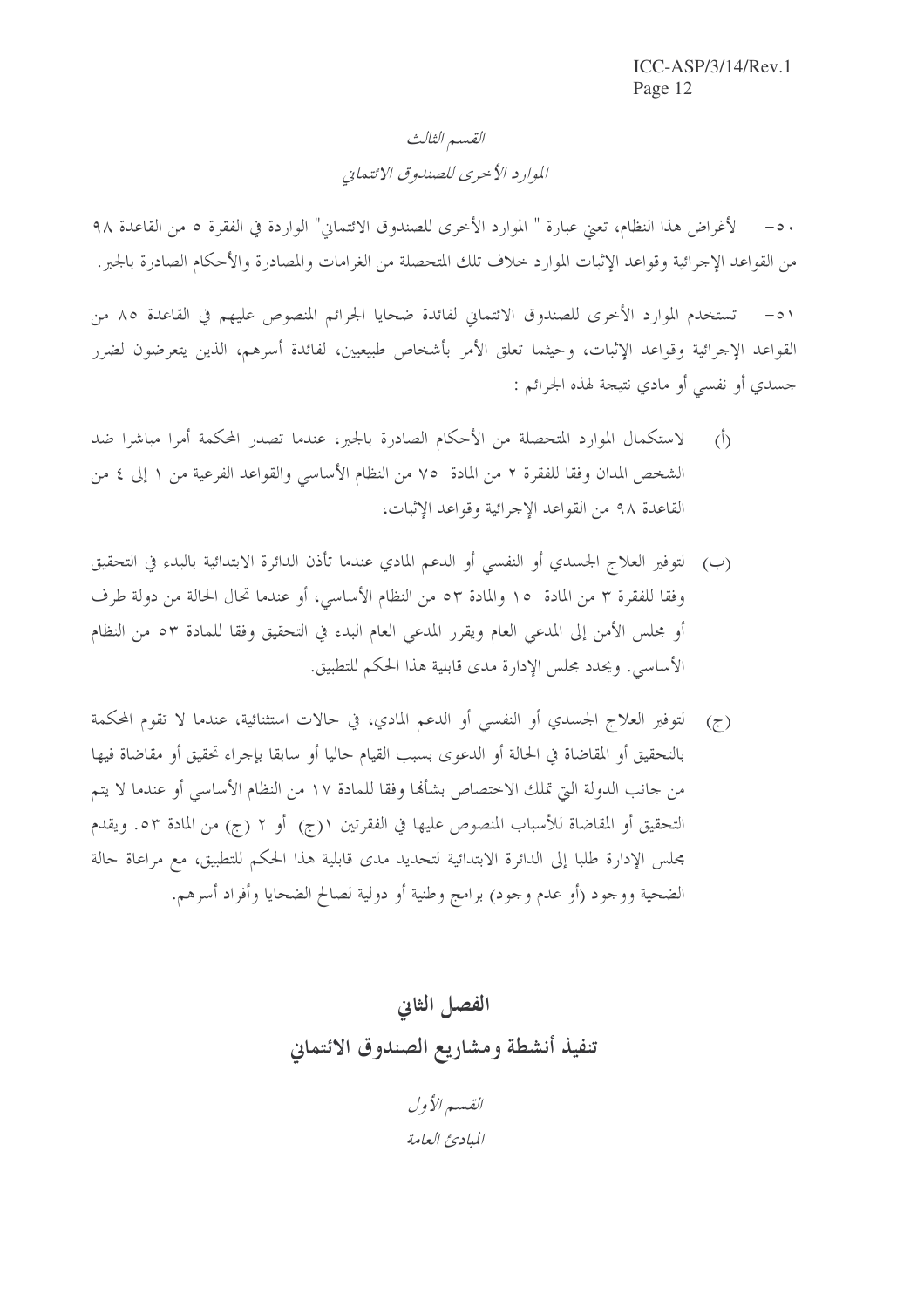٥٢ – لا يتخذ مجلس الإدارة الإجراءات المنصوص عليها في هذا الفصل إلاعندما يكون الصندوق الائتماني مختصا وفقا للفقرة ٥٣.

> لأغراض هذا النظام، يكون الصندوق الائتماني مختصا:  $\circ$   $\tau$

> > (أ) بناء علي أمر من امحكمة

عندما تصدر المحكمة أمرا بالجبر ضد شخص مدان وتأمر بأن يودع مبلغ الجبر لدى الصندوق الائتماني أو من خلاله وفقا للقواعد الفرعية ٢ إلى ٤ من القاعدة ٩٨ من القواعد الإجرائية وقواعد الاثبات.

> إذا بدأ المدعبي العام التحقيق أو بناء على إذن من المحكمة التمهيدية، حسب الاقتضاء  $\cup$ )

عندما تأذن الدائرة التمهيدية بالبدء في التحقيق وفقا للفقرة ٣ من المادة ١٥ والمادة ٥٣ من النظام الأساسي أو عندما تحال حالة من دولة طرف أو مجلس الأمن عند تصرفه بموجب الفصل السابع من ميثاق الأمم المتحدة إلى المدعى العام ويقرر المدعى العام البدء في التحقيق وفقا للمادة ٥٣ من النظام الأساسي. ويحدد مجلس الإدرة مدى قابلية هذا الحكم للتطبيق.

(ج) بناء على قرار من الدائرة التمهيدية

في أحوال استثنائية، عندما لا تقوم المحكمة بالتحقيق أو المقاضاة في الحالة أو الدعوى بسبب اجراء أو سبق اجراء تحقيق أو مقاضاة فيها من جانب الدولة التي تملك الاختصاص بشأهًا وفقا للمادة ١٧ من النظام الأساسي أو عندما لا يتم التحقيق أو المقاضاة للأسباب الموصوفة في الفقرتين ١(ج) أو ٢ (ج) من المادة ٥٣، يقدم مجلس الإدارة طلبا إلى الدائرة التمهيدية لتحديد مدى قابلية هذا الحكم للتطبيق، مع مراعاة حالة الضحية ووجود (أو عدم وجود) برامج وطنية أو دولية لصالح الضحايا وأفراد أسرهم.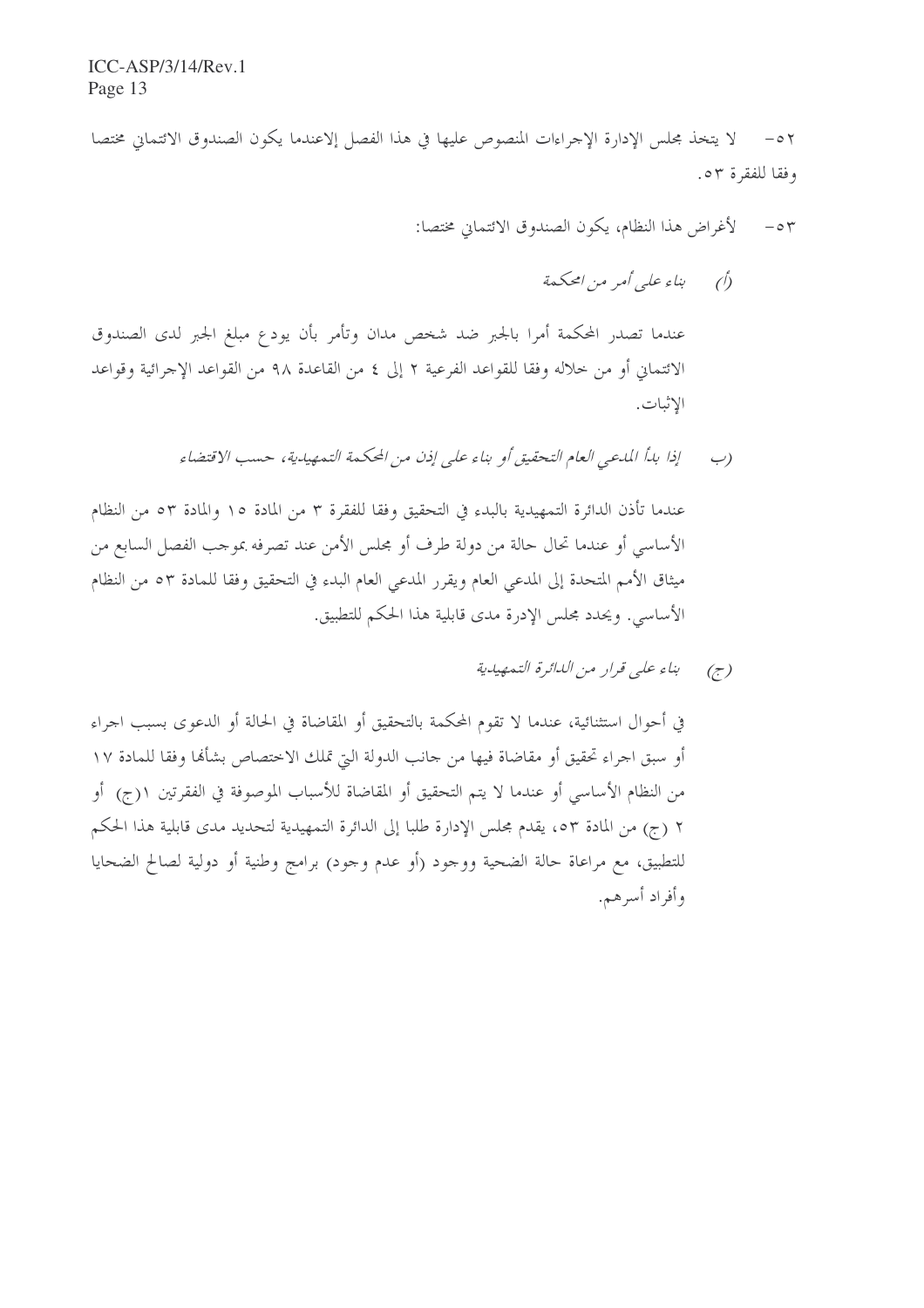### القسم الثاني الاتصال الخارجي

إذا انعقد اختصاص الصندوق الائتماني وفقا للفقرة ٥٣، يجوز للمحلس الإداري للصندوق أن يصدر بيانا،  $-05$ حسب الاقتضاء، من خلال أمانة الصندوق أو قلم المحكمة.

يجوز أن يشير البيان إلى الأساس الذي يستند إليه الصندوق الائتماني في أنشطته أو مشاريعه وفقا للفقرة ٥٣  $-\circ \circ$ كما يجوز أن يقدم معلومات إضافية ، حسب الاقتضاء. ويجوز أن يصاحب هذا البيان دعوة إلى تقديم التبرعات.

يجوز للمحلس الإداري أن يجري أية إتصالات حارجية أو حملات إعلامية يراها مناسبة من أجل جمع  $-01$ التبرعات. ويجوز للمجلس الإداري أن يطلب مساعدة المسجل في هذا الشأن.

# القسم الثالث إذا بدأت أنشطة ومشاريع الصندوق الائتماني بناء على قرار من المحكمة

عندما تصدر المحكمة أمرا بالجبر ضد شخص مدان وتأمر بأن يودع مبلغ الجبر لدى الصندوق الائتماني أو  $-\circ \vee$ من خلاله وفقا للقواعد الفرعية ٢ إلى ٤ من القاعدة ٩٨ من القواعد الإجرائية وقواعد الإثبات، تعد الأمانة مشروع خطة تنفيذية لأمر المحكمة وتعرضه على المحلس الإداري لاعتماده.

يجوز للمجلس الإداري أن يجري مشاورات مع الضحايا بتعريفهم الوارد في القاعدة ٨٥ من القواعد  $-\circ \wedge$ الإحرائية وقواعد الإثبات، وعندما يتعلق الأمر بأشخاص طبيعيين مع أسرهم، وكذلك مع ممثليهم القانونيين، كما يجوز له أن يجري مشاورات مع أي حبير مختص أو هيئة خبراء مختصة فيما يتعلق بإعداد مشروع الخطة التنفيذية.

رهنا بالأمر الصادر من المحكمة، يراعى الصندوق الائتماني، في جملة أمور، العناصر التالية في تحديد طبيعة  $-09$ و/أو مقدار الجبر: طبيعة الجرائم، والأذى المحدد التي لحق بالضحايا وطبيعة الأدلة المؤيدة له، وحجم ومكان مجموعة المنتفعين.

يحدد المجلس الإداري ما إذا كان من الواحب أن تستكمل الموارد المتحصلة من الأحكام الصادرة بالجبر من  $-7.$ "الموارد الأخرى للصندوق الائتماني" ويحيط المحكمة علما بذلك.

يقدم الصندوق الائتماني مشروع الخطة التنفيذية، من خلال المسجل، إلى الدائرة المختصة للموافقة عليها  $-7)$ ويجري مشاورات مع الدائرة المختصة، حسبما يكون ملائما، بشأن أي مسائل تثار فيما يتصل بتنفيذ الحكم.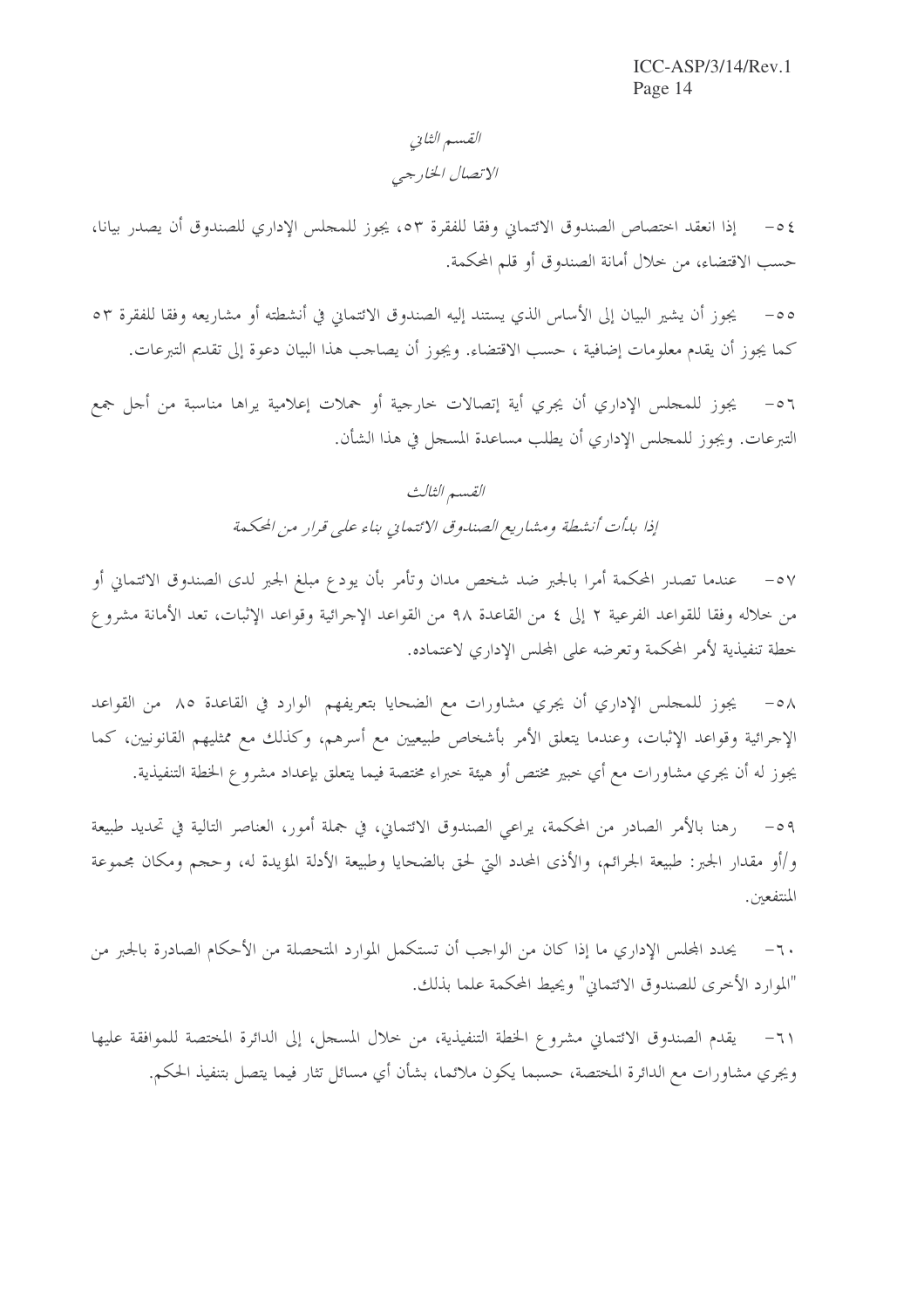٦٢– يقدم الصندوق الائتماني إلى الدائرة المختصة معلومات محدثة عن التقدم المحرز في تنفيذ الحكم بما يتماشى من الأوامر الصادرة من الدائرة. ويقدم المجلس الإداري في نماية الفترة المحددة للتنفيذ تقريرا وصفيا وماليا فمائيا إلى الدائرة المختصة.

٦٣- يجوز للمجلس الإداري أن يستخدم موارد أخرى للصندوق الائتماني لصالح الضحايا بتعريفهم الوارد في القاعدة ٨٥ من القواعد الإجرائية وقواعد الإثبات، وعندما يتعلق الأمر بأشخاص طبيعيين لصالح أسرهم منذ الوقت الذي تبدأ فيه أنشطة ومشاريع الصندوق الائتماني نتيجة لبدء المدعى العام في التحقيق (بناء على إذن من الدائرة التمهيدية، حسب الاقتضاء)، أو في أحوال استثنائية بناء على قرار من الدائرة التمهيدية بناء على طلب من مجلس الإدارة.

يجوز للمجلس الإداري أن يجري مشاورات مع الضحايا بتعريفهم الوارد في القاعدة ٨٥ من القواعد  $-75$ الإجرائية وقواعد الإثبات، وعندما يتعلق الأمر بأشخاص طبيعيين مع أسرهم، وكذلك مع ممثليهم القانونيين، كما يجوز له أن يجري مشاورات مع أي حبير مختص أو هيئة حبراء مختصة بشأن حالة المنتفعين المحتملين الذي يتوقع تأثرهم وطرائق الوصول إليهم ومساعدقم، وكذلك بشأن أي خطة ً مقترحة للتوزيع.

٦٥– يحدد مجلس الإدارة مجالات الأنشطة والمشاريع التي تتسم بالأولوية، مع وضع الموارد المتاحة في الاعتبار ومراعاة أنه لا ينبغي أن يؤدي أي توزيع للموارد والممتلكات المتاحة بين المحموعات المختلفة للضحايا إلى توزيع غير منصف بوضوح. ويجوز للمجلس الإداري أن يدعو منظمات دولية أو وطنية تدار خصيصا لمعالجة مجالات الأنشطة والمشاريع ذات الأولوية المحددة إلى تقديم مقتر حات.

### الفصل الثالث

الأحكام الفر دية للضحايا عملا بالقاعدة الفرعية ٢ من القاعدة ٩٨

القسير الأول الحالات التي تحلدد فيها المحكمة كل منتفع

٦٦- عندما تأمر المحكمة بأن يودع لدي الصندوق الائتماني مبلغ الجبر المحكوم به ضد شخص مدان وفقا للقاعدة الفرعية ٢ من القاعدة ٩٨ من القواعد الإجرائية وقواعد الإثبات، يحدد مشروع الخطة التنفيذية أسماء وأماكن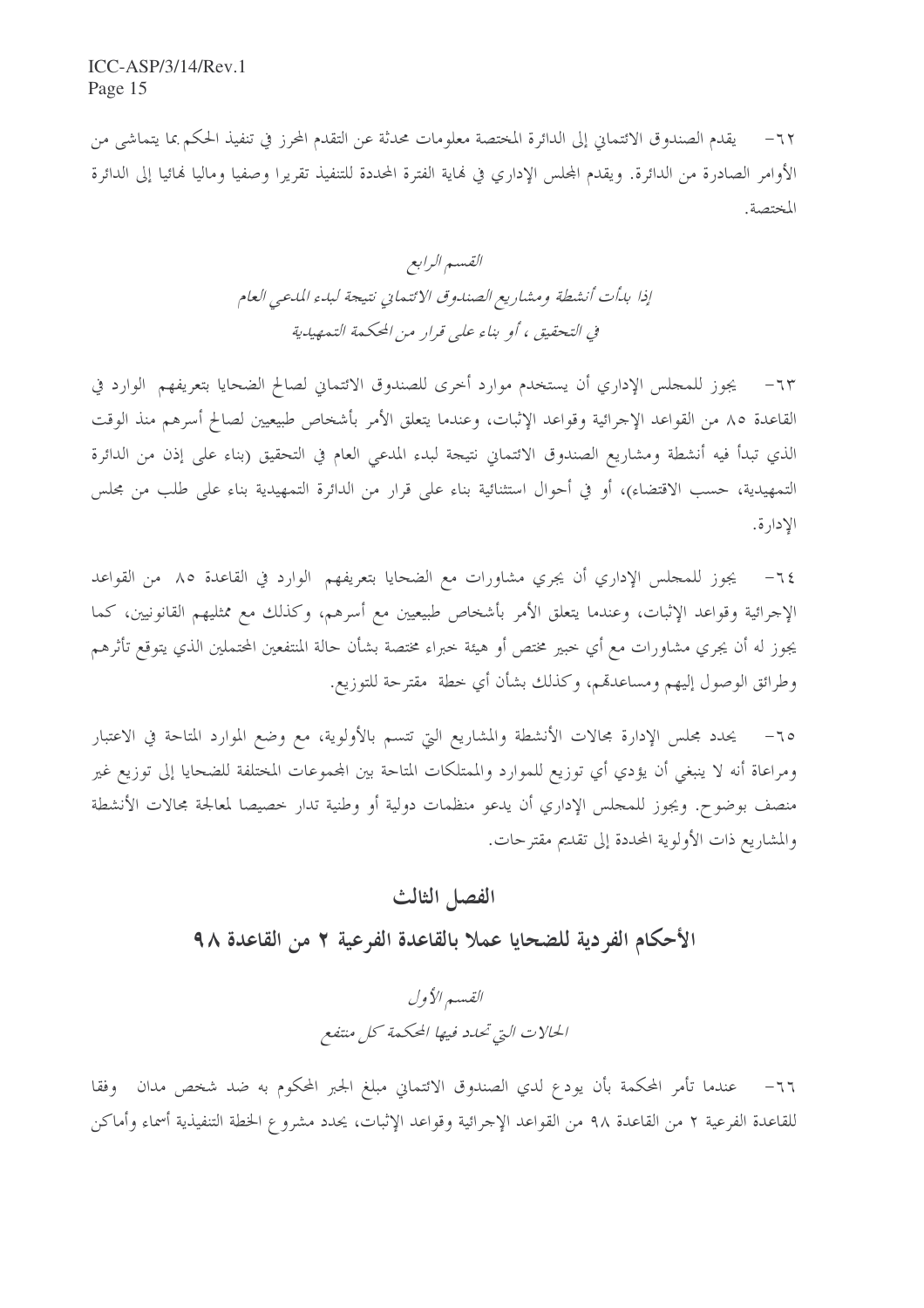الأشخاص الذين ينطبق عليهم هذا الحكم عند معرفة هويتهم (مع مراعاة السرية الواجبة)، وأي اجراءات يعتزم الصندوق الائتماني اتخاذها لجمع التفاصيل الناقصة، وأساليب التسديد.

عندما لا تعرف أسماء و/أو أماكن الضحايا، أو عندما يكون عدد الضحايا كبيرة لدرجة أنه يتعذر على  $-7V$ الأمانة أو لا يمكنها عمليا أن تحددهم بدقة، تقوم الأمانة بجمع كافة البيانات الدديموغرافية/الاحصائية المتعلقة بمجموعة الضحايا ۖ المحددة في أمر المحكمة، وتعد قائمة بالخيارات المتاحة لمعرفة التفاصيل ناقصة، وتعرض هذه القائمة على مجلس الإدارة للموافقة عليها.

- قد تشمل هذه الخيارات ما يلي:  $-7<sub>\lambda</sub>$
- استخدام البيانات الديمغرافية لمعرفة الأفراد المنتمين إلى مجموعة المنتفعين، و/أو :  $(\tilde{I})$
- الاتصال المستهدف بمجموعة المنتفعين لدعوة أي أفراد يحتمل انتمائهم إلى هذه المحموعة ولم تتم  $(\hookrightarrow)$ معرفتهم بعد حلال عملية الجبر إلى تقديم أنفسم إلى الصندوق الائتماني، ويجوز عند الاقتضاء أن تتخذ هذه الاجراءات بالتعاون مع الدول أو المنظمات الحكومية الدولية المعنية وكذلك عن طريق المنظمات غير الحكومية الوطنية أو الدولية. ويجوز للمحلس الإداري أن يضع حدودا زمنية معقولة لاستلام البلاغات، مع مراعاة حالة الضحايا وأماكنهم.
- يجوز للمجلس الإداري أن يجري مشاورات مع الضحايا أو مع ممثليهم القانونيين وأسر الضحايا  $(7)$ الأفراد وكذلك مع الأشخاص المعنيين والدول المعنية وأي خبير مختص أو هيئة خبراء مختصة لتطوير هذه الخيارات.

الفسم الثالث التحقق

تتحقق الأمانة من انتماء أي أشخاص يقدمون أنفسهم إلى الصندوق الائتماق إلى مجموعة المنتفعين، وفقا  $-79$ للمبادئ المقررة في أمر المحكمة.

يحدد المجلس الإداري معيار الإثبات لعملية التحقق أحذا في اعتباره الظروف السائدة في مجموعة المنتفعين  $-\vee$ . والأدلة المتاحة، رهنا بأي أحكام يتضمنها أمر المحكمة.

> يوافق المجلس الإداري على قائمة لهائية للمستفيدين.  $-\vee$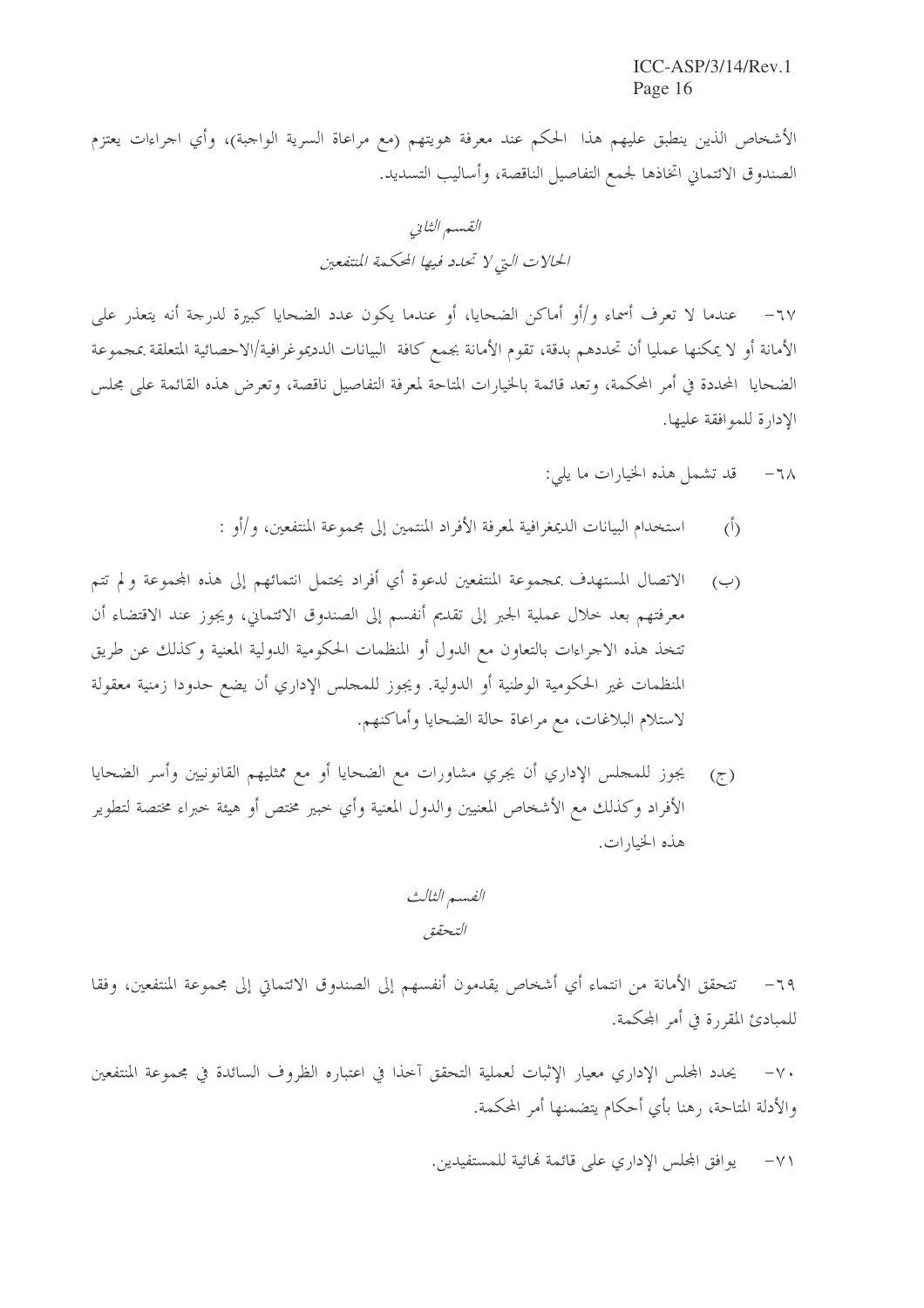٧٢– مع مراعاة الاستعجال الواحب في حالة المنتفعين، يجوز للمحلس الإداري أن يضع أجراءات مرحلية أو أولويات للتحقق والتسديد. وفي تلك الأحوال، يجوز للمحلس الإداري أن يعطي أولوية التحقق والتسديد لمحموعة فرعية معينة من الضحايا.

القسم ارابع تسديد مبالغ الجبر

يحدد الصندوق الائتماني طرائق تسديد مبالغ الجبر للمستفيدين مع مراعاة ظروفهم وأماكنهم الحاضرة.  $-\gamma \tau$ 

يجوز للصندوق الائتماني أن يستخدم، عند الاقتضاء، وسطاء لتيسير تسديد مبالغ الجبر، عندما يؤدي ذلك  $-\vee \xi$ إلى تيسير النفاذ إلى مجموعة المنتفعين ولا يتولد عنه تعارض للمصالح. وقد يشمل الوسطاء دول أو منظمات حكومية دولية معنية وكذلك منظمات غير حكومبة وطنية أو دولية تعمل بالقرب من محموعات المنتفعين.

تضع الأمانة إجراءات للتحقق من وصول المبالغ إلى أصحاها بعد تنفيذ برنامج التسديد. ويطلب من المنتفعين  $-\vee$ الإقرار باستلام المبالغ كتابيا أو بأي وسيلة أخرى مناسبة، وتحفظ هذه الإقرارت بالأمانة. وينبغي علاوة على ذلك القيام بعمليات تفتيش فجائية كما ينبغي رصد استلام المبالغ لتجنب أي صعوبات غير متوقعة أو احتيال أو فساد محتمل.

# الفصل الرابع الأحكام الجماعية بجبر الضرر الذي يلحق بالضحايا عملا بالقاعدة الفرعية ٣ من القاعدة ٩٨

٧٦– عندما تأمر المحكمة بأن يودع لدي الصندوق الائتماني مبلغ الجبر المحكوم به ضد شخص مدان وترى نظرا لعدد الضحايا ونطاق الجبر وأشكاله وطرائقه أن من الأنسب أن تصدر حكما جماعيا عملا بالقاعدة الفرعية ٣ من القاعدة ٩٨ من القواعد الإجرائية وقواعد الإثبات، يحدد مشروع الخطة التنفيذية الطبيعة المحددة للحكم الجماعي، إذا لم تحددها المحكمة، كما يحدد أسلوب/أساليب تنفيذه. وينبغي أن توافق المحكمة على القرارات التي تتخذ في هذا الشأن.

يجوز للمجلس الإداري أن يجري مشاورات مع الضحايا بتعريفهم الوارد في القاعدة ٨٥ من القواعد  $-\vee\vee$ الإجرائية وقواعد الإثبات، وعندما يتعلق الأمر بأشخاص طبيعيين مع أسرهم، وكذلك مع ممثليهم القانونيين، كما يجوز له أن يجري مشاورات مع أي خبير مختص أو هيئة خبراء مختصة بشأن طبيعة الحكم الجماعي وأساليب تنفيذه.

يجوز للصندوق الائتماني أن يعين وسطاء أو شركاء، أو أن يدعو إلى تقديم مقترحات لتنفيذ الحكم.  $-\vee \wedge$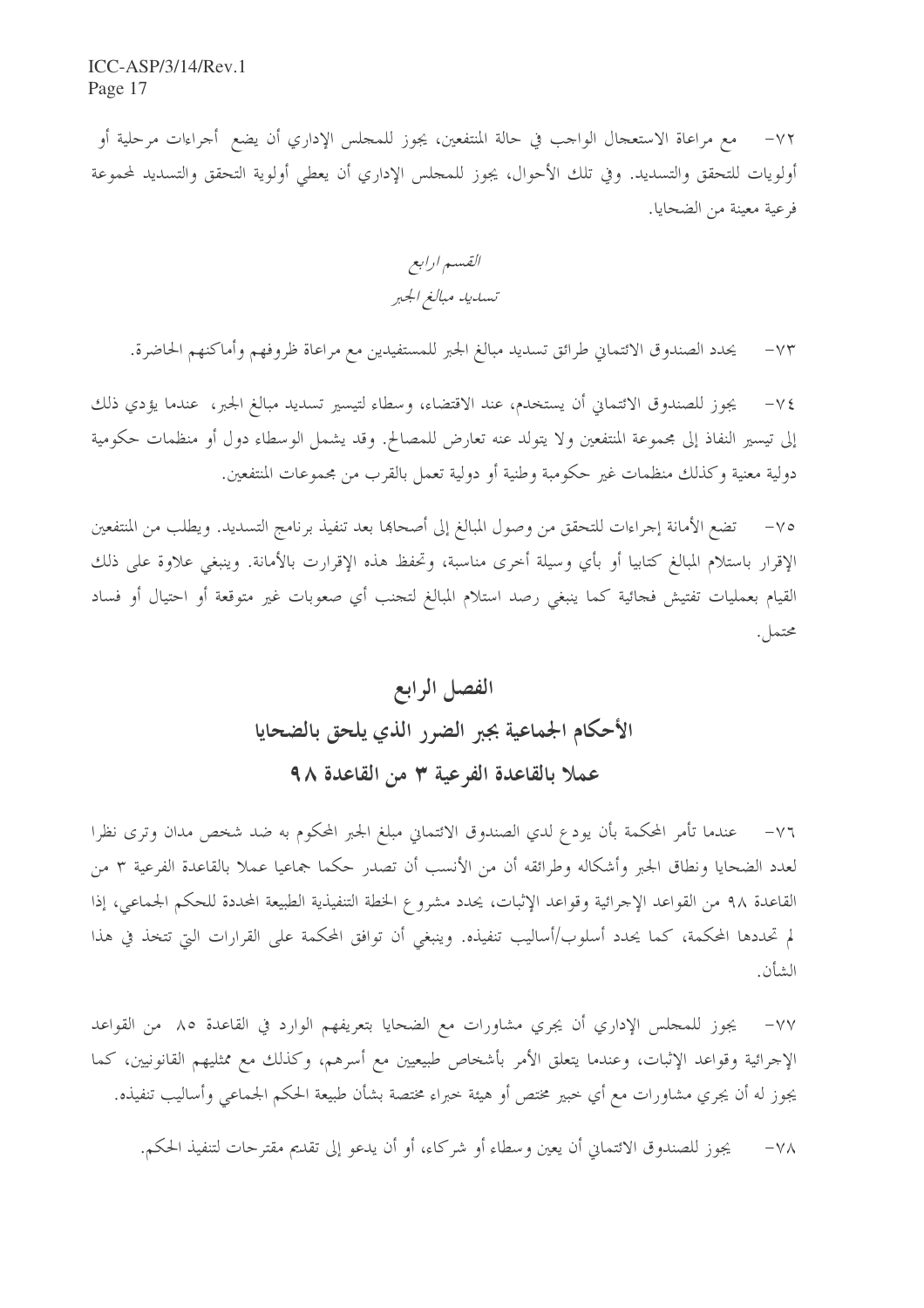$ICC-ASP/3/14/Rev.1$ Page 18

٧٩- ينبغي أن تضع الأمانة إجراءات لمراقبة تنفيذ الحكم الجماعي.

٨٠- عندما تأمر المحكمة بأن يودع لدى الصندوق الائتماني مبلغ الجبر المحكوم به ضد شخص مدان لصالح منظمة حكومية دولية أو منظمة دولية أو منظمة وطنية، عملا بالقاعدة الفرعية ٤ من القاعدة ٩٨، ، يحدد مشروع الخطة التنفيذية ما لم تحدده المحكمة مما يلي:

- المنظمة (المنظمات) المعنية وموجز حبرتما ذات الصلة؛  $(\mathfrak{h})$
- (ب) قائمة بالوظائف المحددة التي ينبغي أن تضطلع ها المنظمة (المنظمات) المعنية لتنفيذ أمر المحكمة؛
- مذكرة تفاهم و/أو أحكام تعاقدية أخرى بين مجلس الإدارة و المنظمة (المنظمات) المعنية لتحديد  $(\tau)$ الأدوار والمسؤوليات والرصد والمراقبة.

تراقب الأمانة عمل المنظمة (المنظمات) المعنية بتنفيذ أوامر المحكمة، تحت الإشراف العام للمحكمة.  $-\wedge$ 

تنطبق الأنظمة الخاصة بالأحكام الفردية للضحايا عملا بالقاعدة الفرعية ٢ من القاعدة ٩٨ والأحكام  $-\lambda$   $\zeta$ الجماعية بالتعويض عن الضرر بجبر الضرر الذي يلحق بالضحايا عملا بالقاعدة الفرعية ٣ من القاعدة ٩٨، مع إجراء التعديلات اللازمة، على الإجراءات التي يتخذها مجلس الإدارة لتنفيذ القاعدة الفرعية ٤ من القاعدة ٩٨، حسب الاقتضاء، وفقا لما إذا كانت المحكمة قد أشارت إلى أن الحكم يعتبر فرديا أم جماعيا.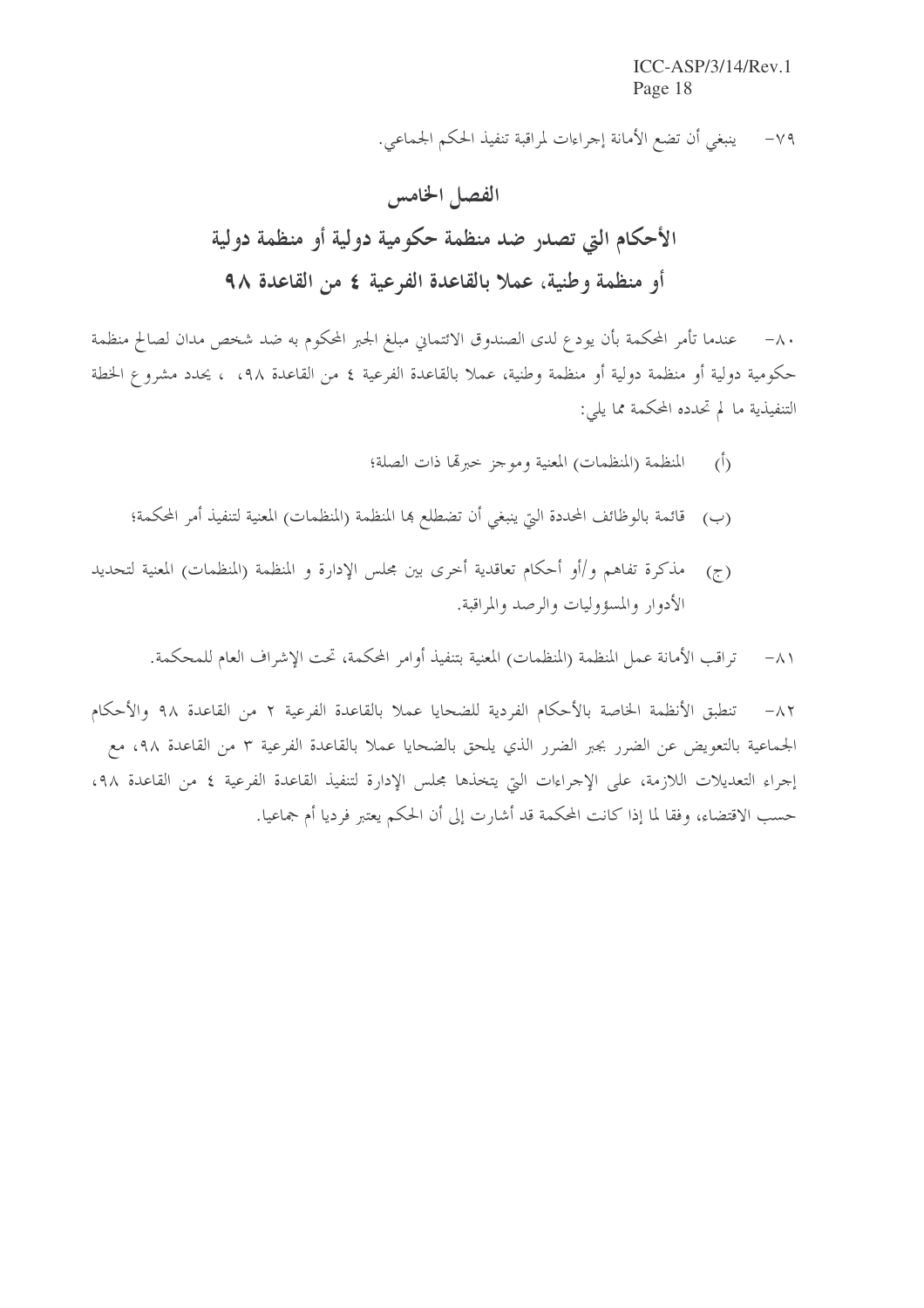ICC-ASP/3/14/Rev.1 Page 19

> الفصل السادس الأحكام الختامية الفرع الأول التعديلات

٨٣ – يجوز تعديل هذا النظام بناء على اقتراح مجلس الإدارة بموحب قرار يصدر بموافقة أغلبية الأعضاء المصوتين الذين يمثلون أغلبية أعضاء المجلس. وتتخذ القرارت المتعلقة باقتراح التعديل في دورات عادية أو استثنائية، بالحضور شخصيا وكذلك عن طريق الهاتف أو الإنترنت أو الفيديو. ويكون قرار التعديل الصادر من مجلس الإدارة ملزما مؤقتا إلى حين موافقة أو عدم موافقة جمعية الدول الأطراف عليه.

> الفرع الثاني بدء النفاذ

٨٤ – يبدأ نفاذ هذا النظام بعد موافقة جمعية الدول الأطراف عليه مباشرة.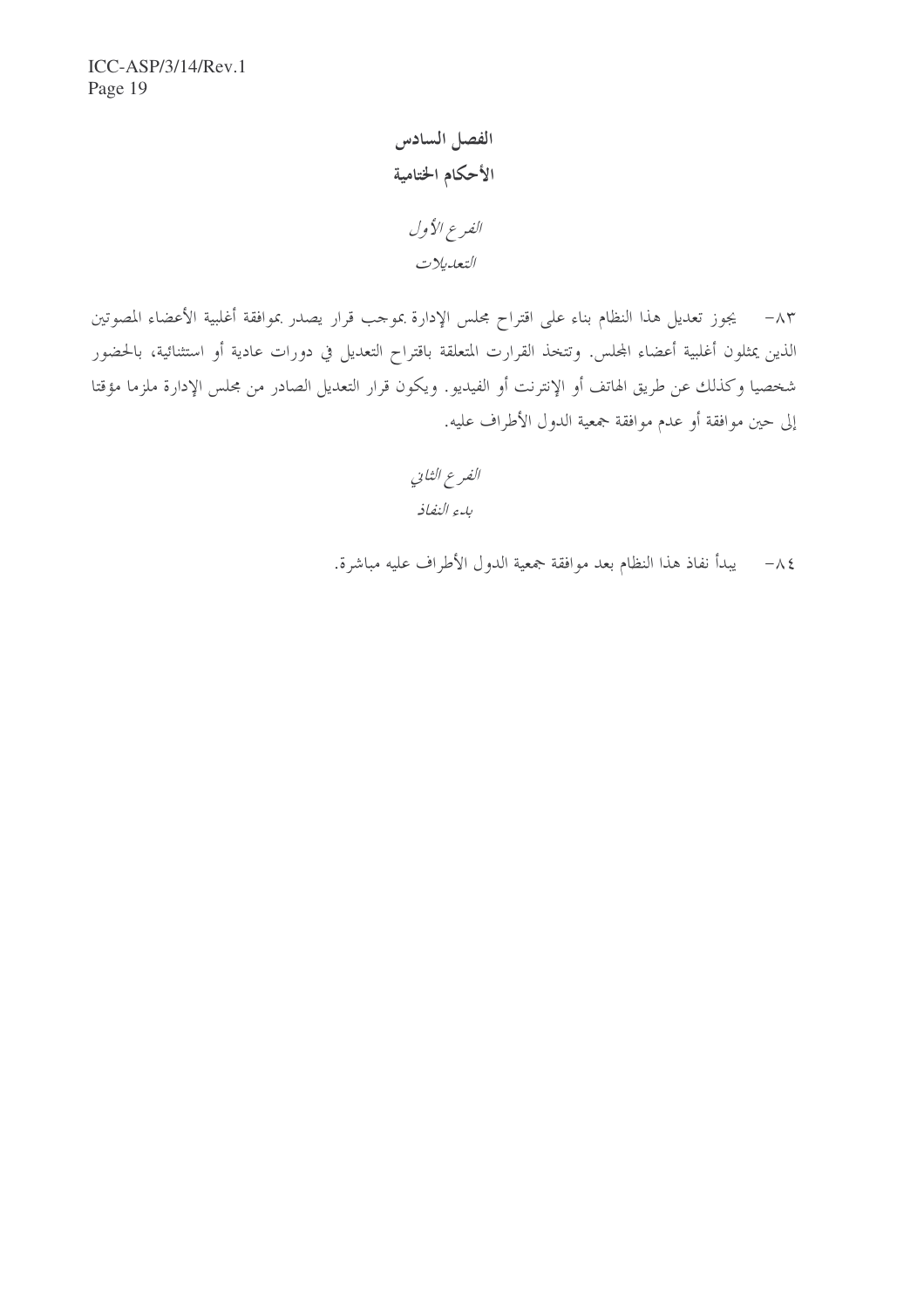### المرفق باء

### اقتراح إنشاء أمانة للصندوق الائتماني للضحايا

١– أنشئ الصندوق الائتماني للضحايا في ٩ أيلول/سبتمبر ٢٠٠٢ بموجب قرار الجمعية الدول الأطراف رقم ٦ (ICC-ASP/1/Res.6)، عملاً بالمادة ٧٩ من نظام روما الأساسي، لصالح ضحايا الجرائم التي تدحل في نطاق احتصاص المحكمة ولصالح أسرهم. يُشغّل هذا الصندوق بصورة متوازية مع المهام التحضيرية للمحكمة، وعندما ستُحوِّل المحكمة إلى الصندوق الموارد المتأتية من أحكام المحكمة بتعويض الضحايا، سيقوم الصندوق بدور حيوي في تنفيذ هذه الأحكام.

بالنسبة لتطبيق أحكام المحكمة، عملاً بالقواعد ٩٨(٢)، ٩٨(٣) و ٩٨(٤)، يعد الصندوق مسؤولا أمام  $-\tau$ المحكمة وبالنسبة للمهام المرتبطة باستعمال التبرعات بموجب القاعدة ٩٨(٥) يضطلع الصندوق الائتماني بأعماله وهو مسؤول بشكل مباشر أمام جمعية الدول الأطراف.

وتعدّ جمعية الدول الأطراف المساهمة الرئيسية إذ هي التي أنشأته. غير أن الصندوق الائتماني سيُموّل أيضا من  $-\tau$ المصادر التالية، عملاً بالفقرة ٢ من القرار ٦:

- التبرعات التي تقدمها الحكومات والمنظمات الدولية والأفراد والشركات وكيانات أحرى؛  $\langle \hat{D} \rangle$
- (ب) الأموال وغيرها من الممتلكات التي تجمع من الغرامات أو المصادرة والتي تحوّل إلى الصندوق الائتماني إذا أمرت المحكمة بذلك عملاً بالفقرة ٢ من المادة ٧٩ من النظام الأساسي؛
- (ج) الموارد المتأتية عما تأمر به المحكمة من تعويضات عملاً بالمادة ٩٨ من القواعد الإجرائية وقواعد الإثبات؛
- الموارد، من غير الاشتراكات المقررة، التي يجوز لجمعية الدول الأطراف أن تخصصها للصندوق  $\mathbf{C}^{(2)}$ الائتماني.

٤ – انتخبت جمعية الدول الأطراف مجلس إدارة من أجل إدارة الصندوق الائتماني، في ١٢ أيلول/سبتمبر ٢٠٠٣، أثناء دورتما الثانية المستأنفة (وفق قرارها ICC-ASP/Res.7، المؤرخ ٩ أيلول/سبتمبر ٢٠٠٢). يتشكل المحلس من صاحبة الجلالة الملكة رانيا آل عبد الله (الأردن)؛ والسيد أوسكار أرياس سانشيز (كوستاريكا)؛ والسيد تادوز مازويسكي (بولندا)؛ ونيافة رئيس الأساقفة دزموند توتو (جنوب أفريقيا)؛ والسيدة سيمون فيل (فرنسا). وسيعمل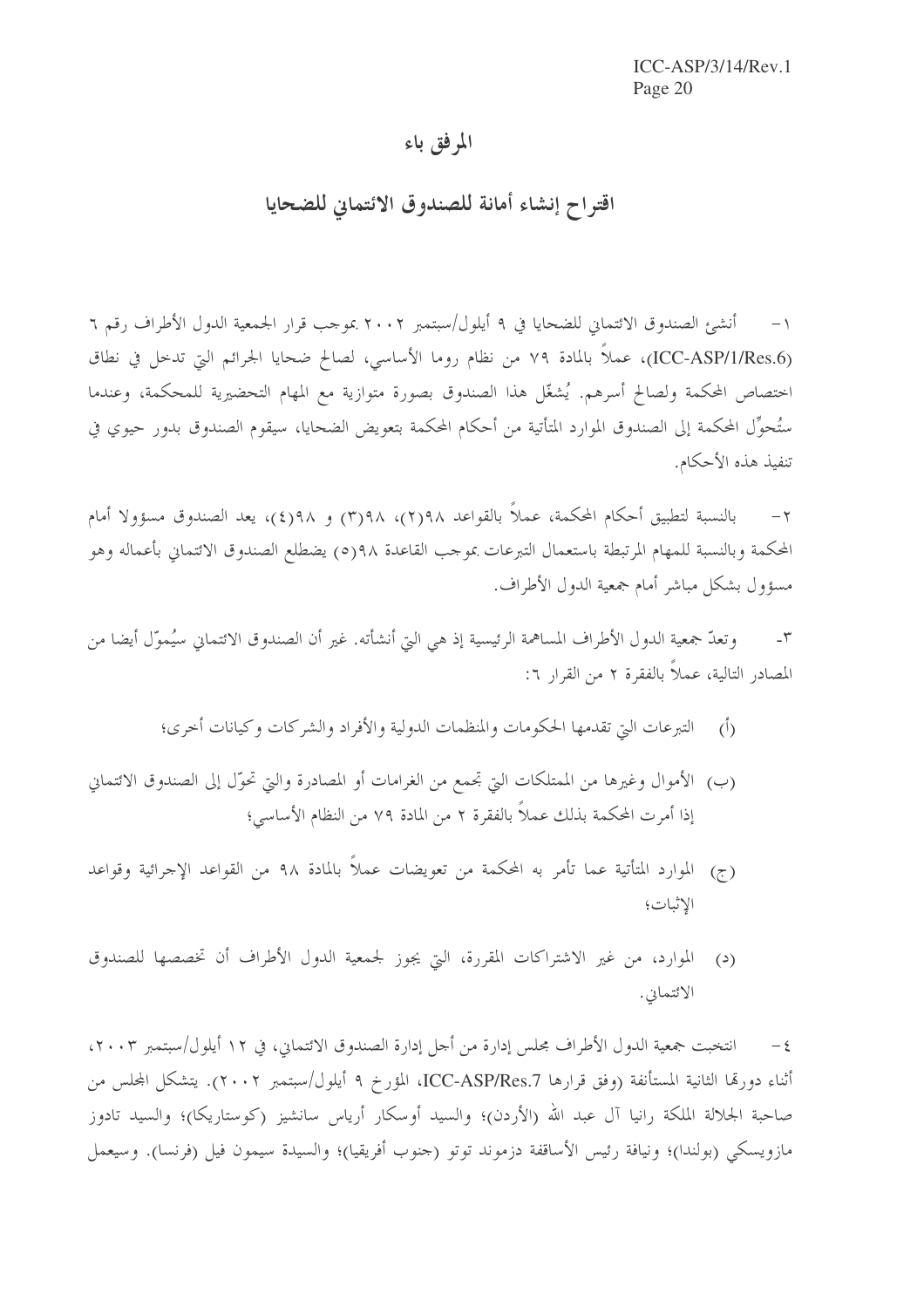كلُّ عضو من أعضاء المحلس لفترة تستغرق ثلاث سنوات مع إمكانية انتخابه مرة واحدة، ويجتمع المحلس في مقرّ المحكمة مرَّة في السنة.

وفي الفقرة ٧ من القرار ٢، حوَّلت جمعية الدول الأطراف الجحلس الإداري سلطة "….تحديد وتوجيه أنشطة  $-\circ$ الصندوق ومشاريعه ورصد الممتلكات والأموال المتاحة له...". وعملاً بالفقرة ٥١١، يقوم مجلس الإدارة سنوياً برفع تقرير إلى جمعية الدول الأطراف عن أنشطة الصندوق الائتماني ومشاريعه وعن كل التبرعات المقدمة، سواء قُبلت أو رُفضت".وبموجب الفقرة ١٢، "تنظر لجنة الميزانية والمالية في ميزانية الصندوق الائتماني سنوياً وتقدّم إلى جمعية الدول الأطراف تقريراً وتوصيات من أجل الإدارة المالية للصندوق الائتماني على أفضل وجه ممكن".

أُقترح إنشاء أمانة للصندوق الائتماني من أحل مساعدة مجلس الإدارة في التدبير اليومي للصندوق.

الأهداف

- العمل بصفتها وسيلة تضمن تنفيذ أحكام تعويض الضحايا التي تصدرها المحكمة؛
	- جمع التبرعات؛ والغرامات والأموال المصادرة؛

|  |  | استعمال الموارد لصالح ضحايا الجرائم التي تدخل في اختصاص المحكمة وأسرهم. |  |
|--|--|-------------------------------------------------------------------------|--|
|--|--|-------------------------------------------------------------------------|--|

| مؤشرات الإنجاز                                    | الإنجازات المتوقعة                            |
|---------------------------------------------------|-----------------------------------------------|
| • تنفيذ النظم التي تضعها أمانة الصندوق الائتماني؛ | إدارة الصندوق الائتماني بفعالية               |
| وضع آلية للمراقبة فيما يخصّ الموارد التي تتلقاها  |                                               |
| الصناديق؛                                         |                                               |
| وضع نظام لتسحيل التبرعات الواردة.                 |                                               |
| تفادي الازدواجية في عمل المحكمة؛                  | التعاون الفعال بين الصندوق الائتماني والمحكمة |
| • الاتصال الشفاف؛                                 |                                               |
| وضع نظم وإجراءات فعالة للتعاون مع المحكمة؛        |                                               |
| توزيع الأموال على الأشخاص الذين تعيّنهم المحكمة؛  |                                               |
| إبرام اتفاقات مع منظمات حكومية دولية، أو          |                                               |
| منظمات دولية أو وطنية عملاً بالقاعدة ٩٨ (٤).      |                                               |
| • الإعلان الفعال لصالح الصندوق الائتماني؛         | جمع ما فيه الكفاية من الأموال لتمكين الصندوق  |
| عدد الاتصالات (مع الحكومات مثلا، ومع              | الائتماني من الاضطلاع بالمهام الموكولة إليه   |
| المنظمات الدولية، والأفراد، والشركات والكيانات    |                                               |
| الأخرى؛                                           |                                               |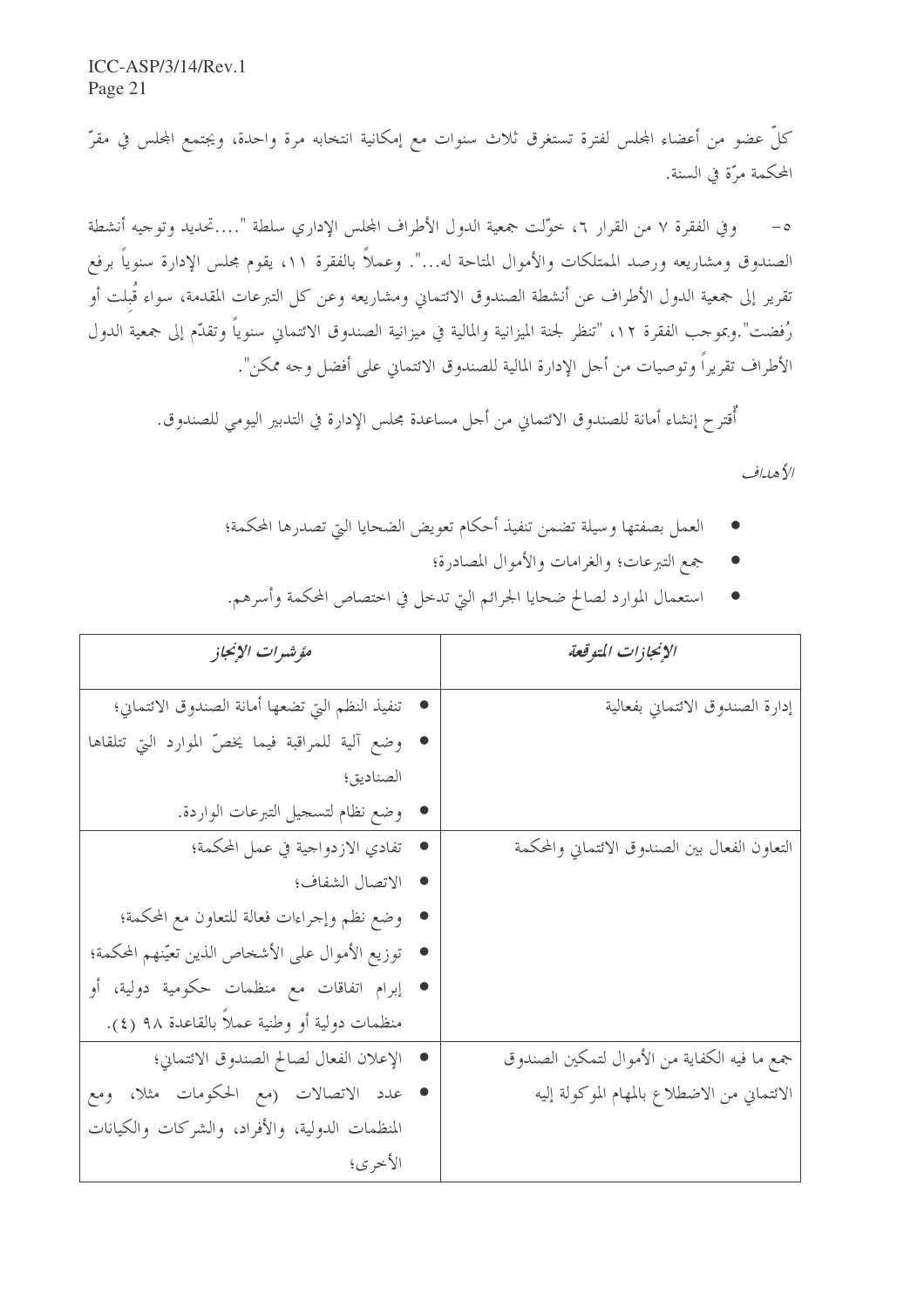| ● عدد التبرعات الواردة                             |                             |
|----------------------------------------------------|-----------------------------|
| • إدارة الصندوق الائتماني إدارة فعالة ومن دون دعم  | القدرة على تشغيل مكتب مستقل |
| من طرف مكتب قلم المحكمة؛                           |                             |
| • وضع مشاريع يقترحها مجلس الإدارة لاستعمال         |                             |
| الموارد لصالح الضحايا الذين يخضعون لاختصاص         |                             |
| المحكمة بموجب القاعدة ٩٨ (٥).                      |                             |
| • تقديم التقارير للمحلس بصورة منتظمة؛              | الإدارة الشفافة             |
| ● درجة الانفتاح فيما يخصّ مصادر التمويل؛           |                             |
| ●   اعتماد معايير تسمح بتفادي توزيع غير عادل بصورة |                             |
| واضحة للأموال على مختلف مجموعات الضحايا.           |                             |

الحصيلة النهائية

- الدعم المهني للمجلس الإداري؛
- تيسير سير جميع العمليات المرتبطة بالتشغيل اليومي للصندوق الائتماني؛
	- الإعلان بفعالية للصندوق الائتماني للضحايا؛
		- التوزيع الفعلي لتعويضات الضحايا.

## الميزانية المقترحة لعام ٢٠٠٥ لأمانة الصندوق الائتماني للضحايا

الاحتياجات من الموارد

|                                         | الميزانية المقترحة لعام ٢٠٠٥        |              | جدول الوظائف لعام ٢٠٠٥ |              | جدول        | الىنسە                                       |
|-----------------------------------------|-------------------------------------|--------------|------------------------|--------------|-------------|----------------------------------------------|
|                                         | ( <i>بآلاف اليوروات)</i>            |              |                        |              | البوظيائف   |                                              |
| المجموع                                 | أساسية<br>شرطية                     | المجموع      | شرطية                  | أساسية       | في عام ٢٠٠٤ |                                              |
| $\circ$ 7 $\wedge$ , $\uparrow$         | $\circ$ 7 $\wedge$ , $\curlyvee$    | $\circ$      | $\bullet$              | $\circ$      | $\bullet$   | الفئة الفنية                                 |
| 111,5                                   |                                     | ٢            | $\bullet$              | ٢            | $\bullet$   | فئة الخدمات العامة                           |
| 719, V                                  | 719, V                              | $\mathcal V$ | $\bullet$              | $\mathcal V$ | $\bullet$   | المحموع الفرعبي                              |
| $\lambda$                               | $\backslash$ .                      |              |                        |              |             | المساعدة المؤقتة العامة                      |
| $, \cdot$                               | 1.1                                 |              |                        |              |             | الجموع الفرعي، الفثات الأحرى                 |
| 97,70                                   | 97,70                               |              |                        |              |             | السفر                                        |
| $\mathbf{r}, \mathbf{r}$                | $\mathbf{r}, \mathbf{r}$            |              |                        |              |             | الضيافة                                      |
| $\gamma \gamma$ , $\circ \gamma \wedge$ | $\gamma \gamma$ , $\circ$ 9 $\land$ |              |                        |              |             | الحدمات التعاقدية                            |
| $v \epsilon, \circ$                     | $v \epsilon, \circ$                 |              |                        |              |             | نفقات التشغيل العام                          |
| ٤                                       | ٤                                   |              |                        |              |             | اللوازم والمواد                              |
| 517, 170                                | 517, 070                            |              |                        |              |             | الأثاث والمعدات                              |
| $\rightarrow$                           | $\lambda$ .                         |              |                        |              |             | رأس المال المتداول                           |
| $V1\xi, V1$                             | $V1\xi, VT$                         |              |                        |              |             | الجموع الفرعي، التكاليف غير التصلة بالموظفين |
| $1 \leq \cdot \tau, VVT$                | 1.5.7, VVT                          |              |                        |              |             | مجموع تكاليف البرنامج الفرعي                 |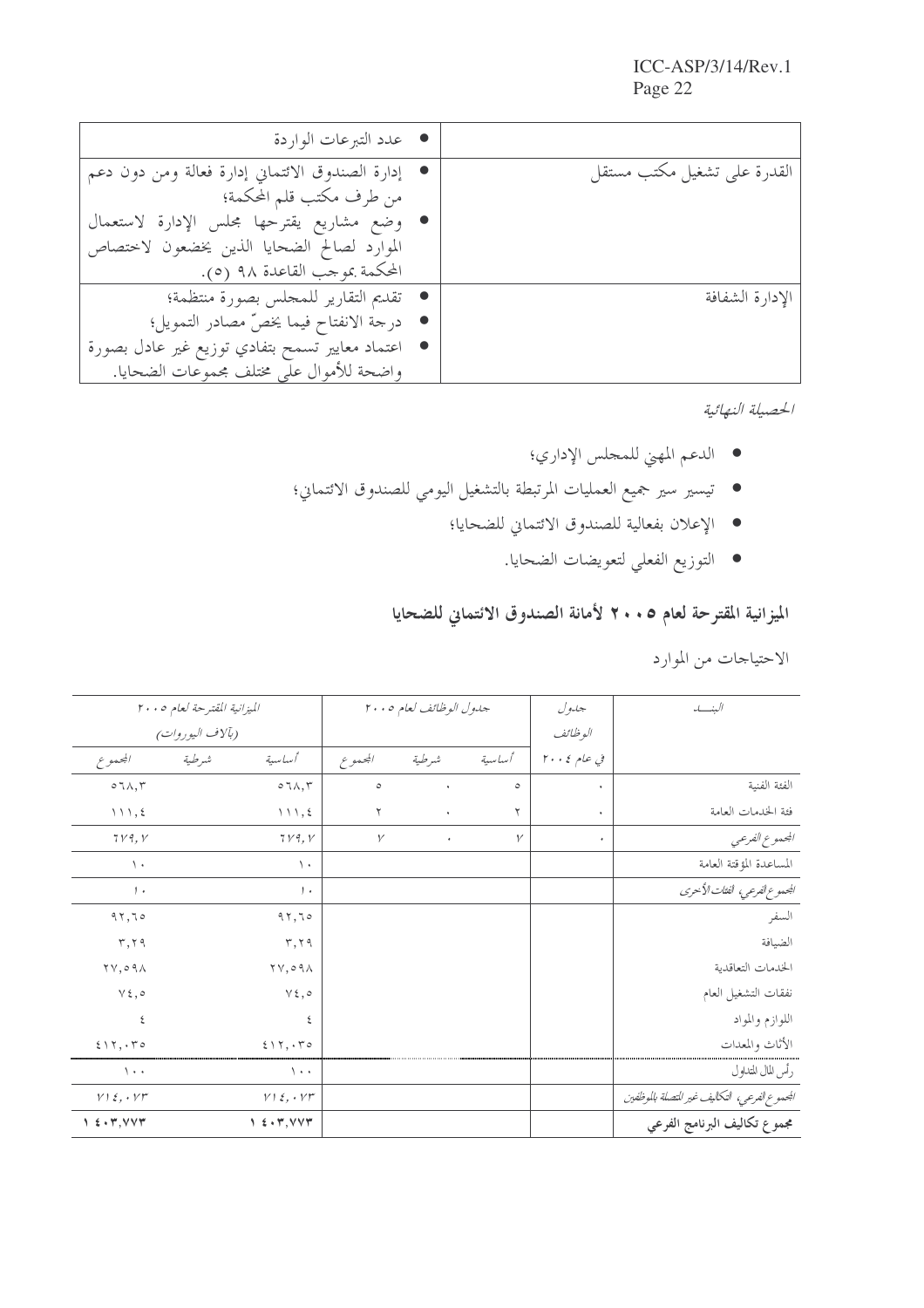$ICC-ASP/3/14/Rev.1$ Page 23

تختاج الأمانة إلى ما يكفى من الموظفين الذين تعدّ مؤهلاقمم ومعرفتهم ذات أهمية حاسمة في العمليات اليومية المتصلة بتعويض الضحايا لضمان إشراف فعال على الصندوق الائتماني للضحايا، وفي هذا الصدد يُتوقع أن يكون عبء العمل التي تقوم به الأمانة جدّ مرتفع.

بالنسبة لعام ٢٠٠٥، من المتوقع أن تقدم الأمانة المساعدة من أجل التسيير السليم لمحلس إدارة الصندوق  $-\lambda$ الائتماني للضحايا، إذا لزم الأمر، في الاضطلاع بمهامه عملاً بالفقرة ٥ من مرفق قرار جمعيـــة الــــدول الأطراف ICC-ASP/1 Res.6 وتتضمن هذه المساعدة على ما يلي:

- وضع فمج للعمل يضمن الترويج للصندوق الائتماني والإعلان عن حالة الضحايا الذين يخضعون لاختصاص المحكمة؛
- إقامة اتصالات مع الحكومات ومع المنظمات الدولية والأفراد والشركات وغير ذلك من الكيانات لالتماس التبرعات للصندوق الائتماني؛
	- الإشراف على كلِّ المسائل التشغيلية المتصلة بتلقَّى الأموال؛
	- وضع آليات تيسّر فحص مصادر الأموال التي يتلقاها الصندوق؛  $\frac{1}{2}$
	- وضع معايير لرفض التبرعات التي لا تتماشى مع مبادئ المحكمة؛
		- وضع نظام لتخصيص التبرعات؛
		- مساعدة المحلس في استعراض طبيعة التبرعات ومستواها؛
- الاتصال، فيما يخصّ المسائل ذات الصلة، مع مكتب المسحل ومع قسم مشاركة الضحايا وتعويضهم عن الأضرار ومع غير ذلك من هيئات المحكمة ومع المنظمات والهيئات الأخرى؛
- مساعدة المجلس في تقديم الآراء الكتابية والشفهية بشأن التصرُّف في الممتلكات أو الأصول بموجب القاعدتان ١٤٨ و ٢٢١ من القواعد الإحرائية وقواعد الإثبات؛

#### ° ۱° الاحتياجات من الموظفين

#### الموارد الأساسية:

#### التكاليف المتعلقة بالموظفين: \*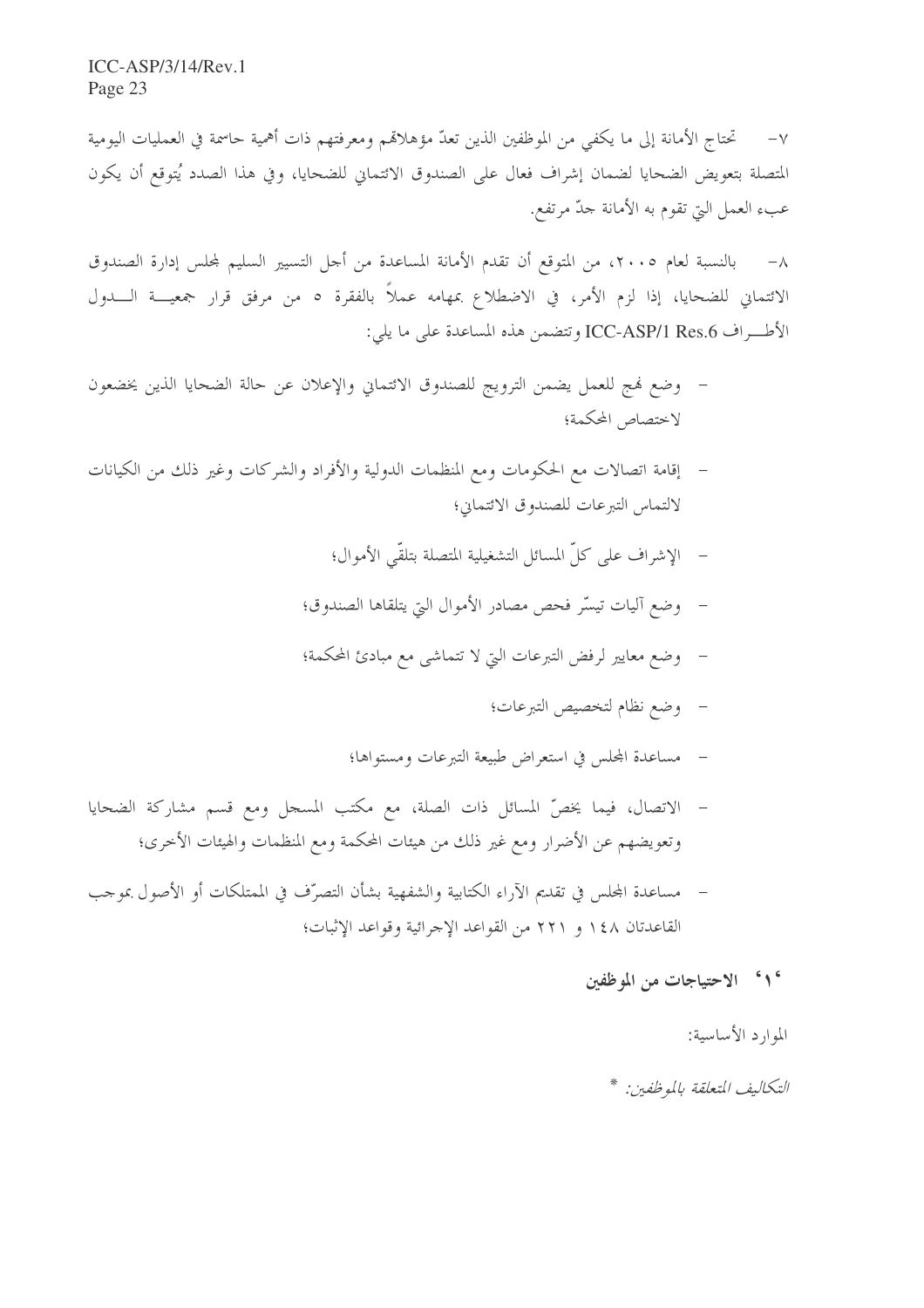$ICC-ASP/3/14/Rev.1$ Page 24

| المستوى      | الر تبة       |
|--------------|---------------|
| ۱۵۹  ورو     | مد– ۱         |
| ۱۲۹ ۹۰۰ یورو | ف- ٤          |
| ۹۸ ۸۰۰ يورو  | ف−۳           |
| ۸۱ ۸۰۰ یورو  | ف–۲           |
| ۷۰۰ ده پورو  | $0 - 7/9 - 2$ |

تستند الأرقام المتعلقة بالوظائف من الفئة المهنية والوظائف من الخدمات العامة إلى التكاليف الموحدة للأجور لعام ٢٠٠٥.

مدير تنفيذي (مد-١)

سيكون هذا الموظف مسؤولاً عن الإدارة بشكل عام فيدير وينسّق السياسات العامّة والخاصة والبرامج والأنشطة التي يضطلع ها الصندوق الائتماني للضحايا. وأثناء إشرافه على أعمال موظفي الأمانة ينفذ أهداف الصندوق العامة ومتطلباته كما يحدّدها مجلس الإدارة على الأجلين المتوسّط والطويل.

تشتمل مسؤوليات المدير التنفيذي على المهام التالية:

- وضع المبادئ التوجيهية والإشراف عليها لتقديم الآراء القانونية أو المشورة بشأن المسائل المتعلقة بالتعويض وبمهام الصندوق الائتماني للضحايا وأمانته وأنشطته وهيكلته؛
- توفير المبادئ التوجيهية و/أو توجيه صياغة وتنفيذ حملات إعلام الجمهور والتوعية التي يضطلع بما الصندوق الائتماني وكذلك توجيه برامج دفع الأموال؛
- توفير وضمان معايير عالية الجودة وفعالية في التكاليف فيما يخص البرامج والأنشطة التي يضطلع بما الصندوق؛
- إسداء المشورة وتقديم المساعدة في حلَّ المسائل الإجرائية والموضوعية للمجلس الإداري فيما يخص كل المسائل المتعلقة بإدارة الصندوق والإشراف عليه وتمثيل أمانة الصندوق أثناء الاحتماعات التشريعية والمتعددة التخصصات، واحتماعات ما بين الأجهزة؛
	- إدارة برامج الصندوق وأنشطته وإدماجها عند الضرورة مع هيئات المحكمة؛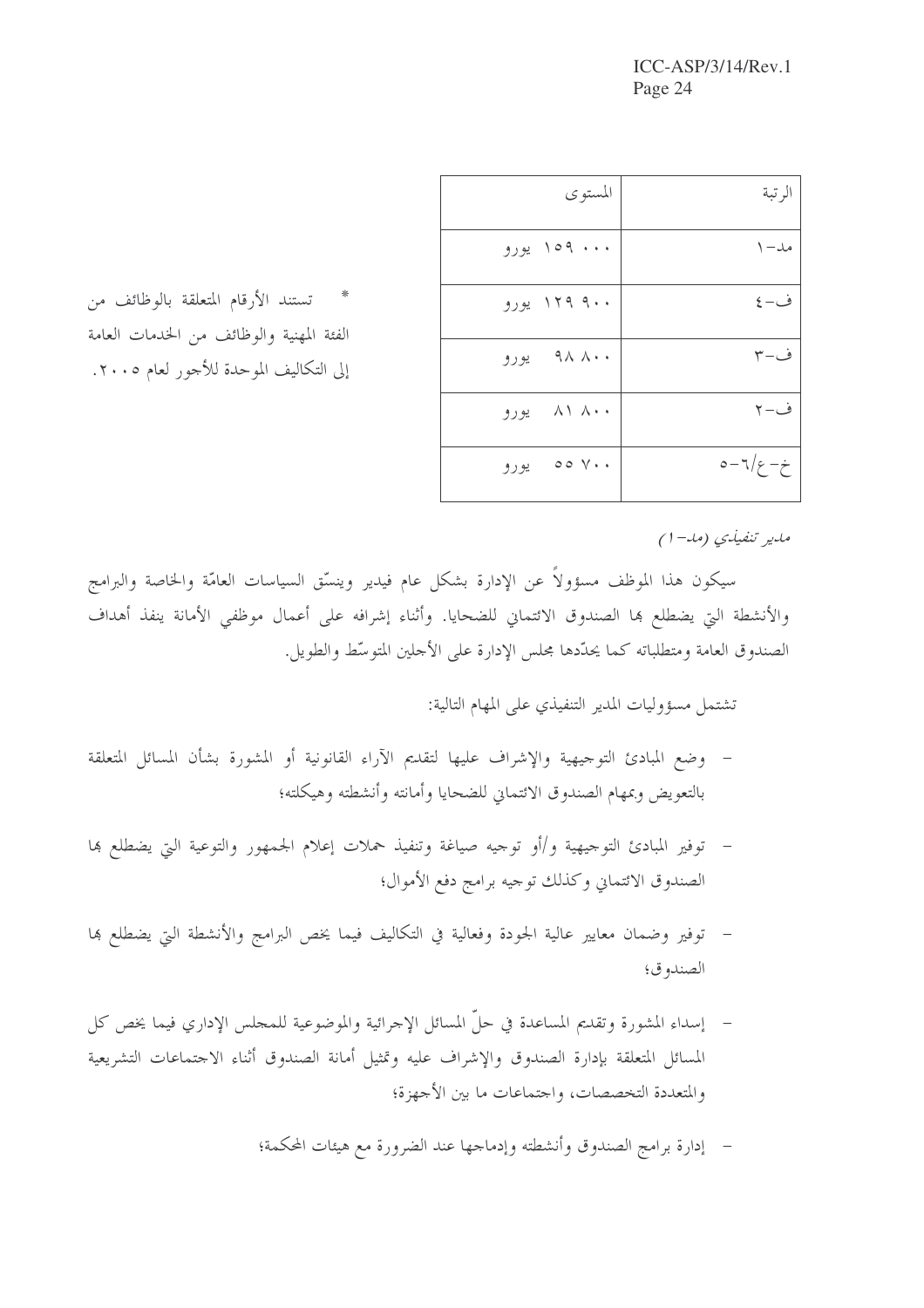- إجراء المشاورات والمشاركة في المفاوضات مع ممثلين رفيعي المستوى من الدول الأطراف أو من المنظمات وتمثيل المنظمة في غيرها من المنظمات والهيئات؛
	- تمثيل المنظمة في اجتماعات المنظمات والهيئات الأخرى؛
- تحليل الاقتراحات المتعلقة بالميزانية وبالموظفين وتنسيقها وصياغتها واعتمادها وتقديمها ومفاوضتها وتبريرها، وتدبير الموارد المتعلقة بالموظفين والموارد التعاقدية.

موظف مسؤول عن جمع الأموال (ف-٤)

١٠– يقوم الموظف المسؤول عن جمع الأموال بتحديد واستهداف الفرص الجديدة وإقامة علاقات مع المانحين من أجل تعظيم الدخل. وتشتمل مسؤوليات هذه الوظيفة على تحديد أنواع عمليات جمع الأموال وصياغة برامج/حملات من أجل تنفيذها، وإعداد جدول زمني لجمع الأموال، وإسداء المشورة بشأن مجموعات الأشخاص الذين يتطوعون للمساعدة في جمع الأموال وتوجيه هذه المحموعات، والاحتفاظ بسجلات التمويل وتقديم الأفكار ومصادر التمويل الناجحة. وسيعمل هذا المسؤول مع مجموعة واسعة من الأفرقة المناصرة.

### أحصَّائي في الإدارة المالية (ف-٣)

١١- يحتفظ الأحصائي في الإدارة المالية بالسحلات المالية لأمانة الصندوق الائتماني ويتأكد من تنفيذ جميع إجراءات المراقبة الداخلية للصندوق ويُعدّ الموظف مسؤولاً على ضمان تطبيق النظم والإجراءات والأنشطة السليمة في مجال المحاسبة كما يضمن عمليات مراقبة الحسابات. ويدير الأموال الواردة على الصندوق أو المحالة إليه بما فيها عمليات تدوين أو دفع أو استثمار هذه الأموال. ويضع هذا الموظف نظاما يسمح بفصل الأموال استناداً لمختلف مصادرها كما يُعدّ مسؤولاً على متابعة كلّ الأموال المدفوعة. ويقوم أيضاً بوضع الترتيبات المتعلقة بالخدمات المصرفية. ويُستشار بشأن الجدوى الاقتصادية التي تكمن في المشاريع التي يضعها مجلس الإدارة.

مسؤول عن الاتصال وإعلام الجمهور (ف-٣)

١٢– سيعمل المرشح لهذه الوظيفة بوصفه جهة الاتصال الرئيسية بين الصندوق الائتماني والضحايا وذلك في المحكمة ومن خلال المبادرات الميدانية. ويكلُّف بوضع وتنفيذ برامج إعلامية وحملات في مجال التوعية لتعزيز فهم أفضل لأهداف وأنشطة الصندوق الائتماني للضحايا وغير ذلك من أصحاب المصلحة وخاصة في المحالات التي تخضع للتحقيق من طرف مكتب المدعى العام. ويقيم علاقات تعاونية بين الأمانة والضحايا وأسرهم وممثليهم والسلطات المحلية والإقليمية ومنظمات المجتمع المدني والمحامين.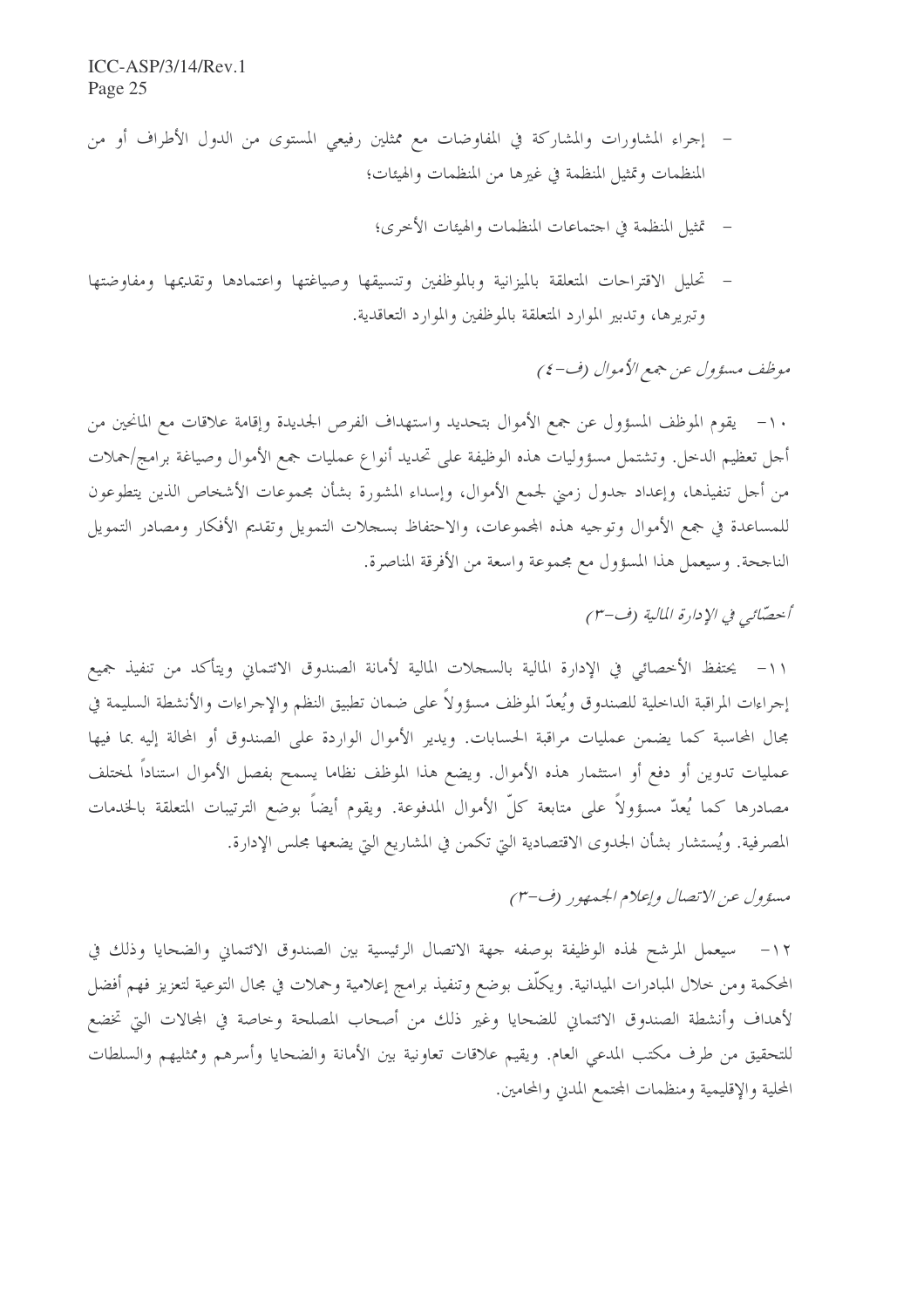مسؤول قانويي معاون (ف-٢)

١٣– يصوغ هذا الموظف نظماً لإدارة وتيسير أنشطة وبرامج الصندوق الائتماني للضحايا وذلك تحت إشراف المدير التنفيذي. ويوفر الدعم لرئيس مجلس الإدارة. وتتضمن هذه الوظيفة إجراء بحوث موضوعية بشأن القضايا القانونية المعقدة المتعلقة بالتعويض وكذلك عن المسائل المتعلقة بمهام الصندوق الائتماني وهيكلته وأنشطته. وتشتمل على إصدار وثائق المعلومات الأساسية مثل الدراسات والتقارير والآراء القانونية وكذلك المراسلات. وينظم المسؤول القانوين المعاون ويحضر الاجتماعات العامة وحلقات التدارس ودورات العمل المتعلقة بمذا الموضوع. ويساعد الضحايا ومجموعات الضحايا وممثلي الضحايا عند الاقتضاء. وكنتيجة لهذه المسؤوليات تكون لهذا الموظف اتصالات كثيرة مع الضحايا ومع مجموعات الضحايا والرابطات المحلية ورابطات المحامين والمنظمات غير الحكومية والمحامين الذين يمثلون الضحايا وأسرهم.

أحصائبي في نظم الإعلام الحاسوبية (خ ع-7)

١٤ – تشتمل هذه الوظيفة على تخطيط وتصميم واستحداث وتطبيق وصيانة نظم الإعلام الحاسوبية للأمانة. ويُعدّ هذا الموظف مسؤولاً عن إعداد دراسات حدوى هذه النظم، وتحليل وتعديل التطبيقات الموجودة وصيانة برامج النظم، وتصميم وصياغة البرامج الحاسوبية ووضع قواعد البيانات. ويُكلف باستحداث وصيانة تنظيم البيانات وتيسير الوصول إليها. وسيعدَّ جهة وصل مع قلم المحكمة وخاصة مع قسم مشاركة الضحايا وتعويضهم عن الأضرار فيما يخص البيانات التي تُحمع بواسطة استمارات طلب التعويض. إضافة إلى هذا سيقدم الدعم التشغيلي للمستعملين ويقدم لهم المشورة عن أنسب المعدّات والبرامجيات الحاسوبية لمختلف المهامّ التي ستضطلع بما الأمانة. وسينظم دورات تدريبية ودروس توضيحية للنظم لصالح المستعملين.

مساعد إداري (خ ع-٥)

١٥– يقوم المساعد الإداري بمهام الدعم في المحال الإداري ومجال السكريتارية داخل الأمانة، تحت إشراف المدير التنفيذي. ويكلف بمتابعة ورصد جميع الاعتمادات والنفقات التي تخصّ الأمانة؛ ويضطلع بالمهام بإدارة الأمانة صلة وثيقة مع الأقسام المعنية في قلم المحكمة؛ ويضطلع بالأعمال المتصلة بإعداد الوثائق المتعلقة بالميزانية؛ ويخبر موظفي الأمانة فيما يتعلق بالمسائل الإدارية العامة. ويبحث المراسلات والوثائق من أحل استكمالها وتدقيقها بالنسبة للأسلوب والنحو. ومن مسؤولياته الإضافية تنسيق الجدول الزمني لأعمال المدير التنفيذي بترتيب احتماعاته/مواعيده مع المسؤولين داخل المحكمة وحارجها؛ والحفاظ على نظام ترتيب وثائق العمل؛ ورصد المراسلات الواردة.

المساعدة المؤقتة العامة

١٦– سوف تدعو الضرورة لهذه المساعدة لمدة ثلاثة أشهر لتنظيم احتماع مجلس الإدارة السنوي ويُكلف الموظفون بالعمليات اللوجستية والتحضيرات المتعلقة بالاجتماع.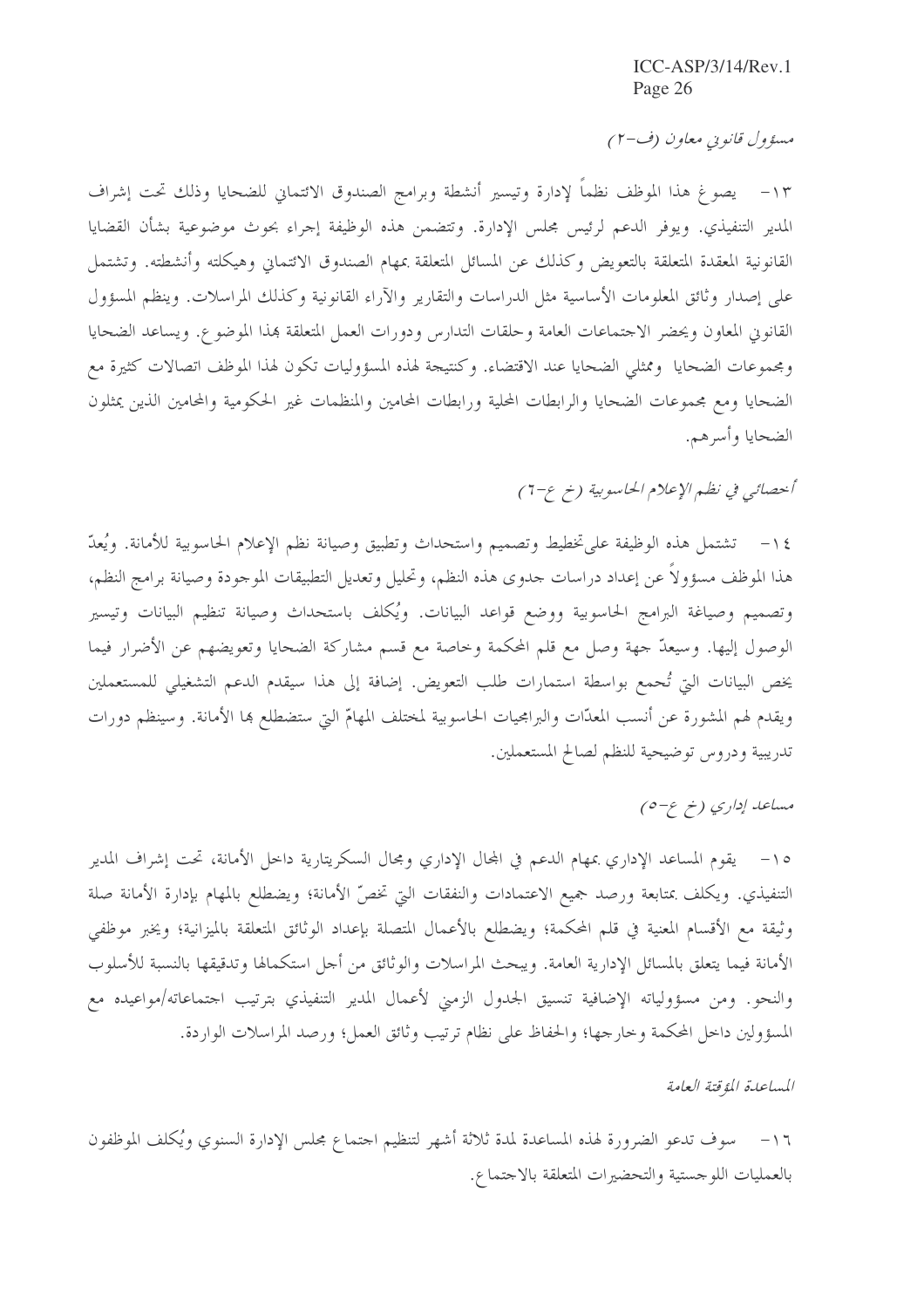٢٠ الاحتياجات غير المتصلة بالموظفين

الموارد الأساسية:

تكاليف وضع مكتب (متطلبات الخدمات العامة)

١٧ – ينبغي ميزنة التكاليف المتصلة بالأدوات والأحهزة ميزنة كاملة. ستكون الاحتياحات بالنسبة لسبعة أشخاص يشتغلون في الأمانة كما يلي:

| البند (البنود)                 |                | عدد الوحدات للمعر الوحدة (يورو)  | محموع التكلفة لكل بند (يورو)        |
|--------------------------------|----------------|----------------------------------|-------------------------------------|
| التجهيزات المكتبية             |                |                                  |                                     |
| محطات تشغيل                    | $\lor$         | $\mathbf{Y} \wedge \mathbf{0}$ . | $\gamma \circ \gamma \circ \cdot$   |
| خزانة مكتبية                   | $\wedge$       | $\xi$<br>$\xi$ .                 | Y O Y                               |
| رفوف كتب                       | $\circ$        | 170                              | $\wedge \Upsilon$                   |
| سبورة                          | ٤              | $\circ$ $\circ$                  | $\Upsilon$ $\Upsilon$ $\Upsilon$    |
| المجموع الفرعي                 |                |                                  | $Y \cdot Y \cap o$                  |
| قاعة اجتماع (واحدة)            |                |                                  |                                     |
| طاولة                          |                | 1.19.                            | 1.19.                               |
| كراسي                          | $\setminus$    | 19.                              | 1.9                                 |
| مشجب                           | $\lambda$      | $\lambda$ 2 +                    | $\rightarrow$ 2 +                   |
| المجموع الفرعي                 |                |                                  | Y Y Y                               |
| قاعة المحفوظات                 |                |                                  |                                     |
| طاولة                          |                | 1.19.                            | $\backslash$ $\backslash$ 9 $\cdot$ |
| كراسي                          | $\mathbf{Y}$ . | $\backslash$ 9 $\cdot$<br>4      | $\mathsf{r}\wedge\cdot$             |
| خزانة (فولاذية مزودة بأقفال)   | ٤              | <b>AA</b> .                      | T O Y                               |
| آلة تقطيع أوراق (متوسطة الحجم) | $\lambda$      | $Y Y \cdot \cdot$                | $Y Y \cdot \cdot$                   |
| الجموع الفرعي                  |                |                                  | $Y$ $Y$ $9$ $\cdot$                 |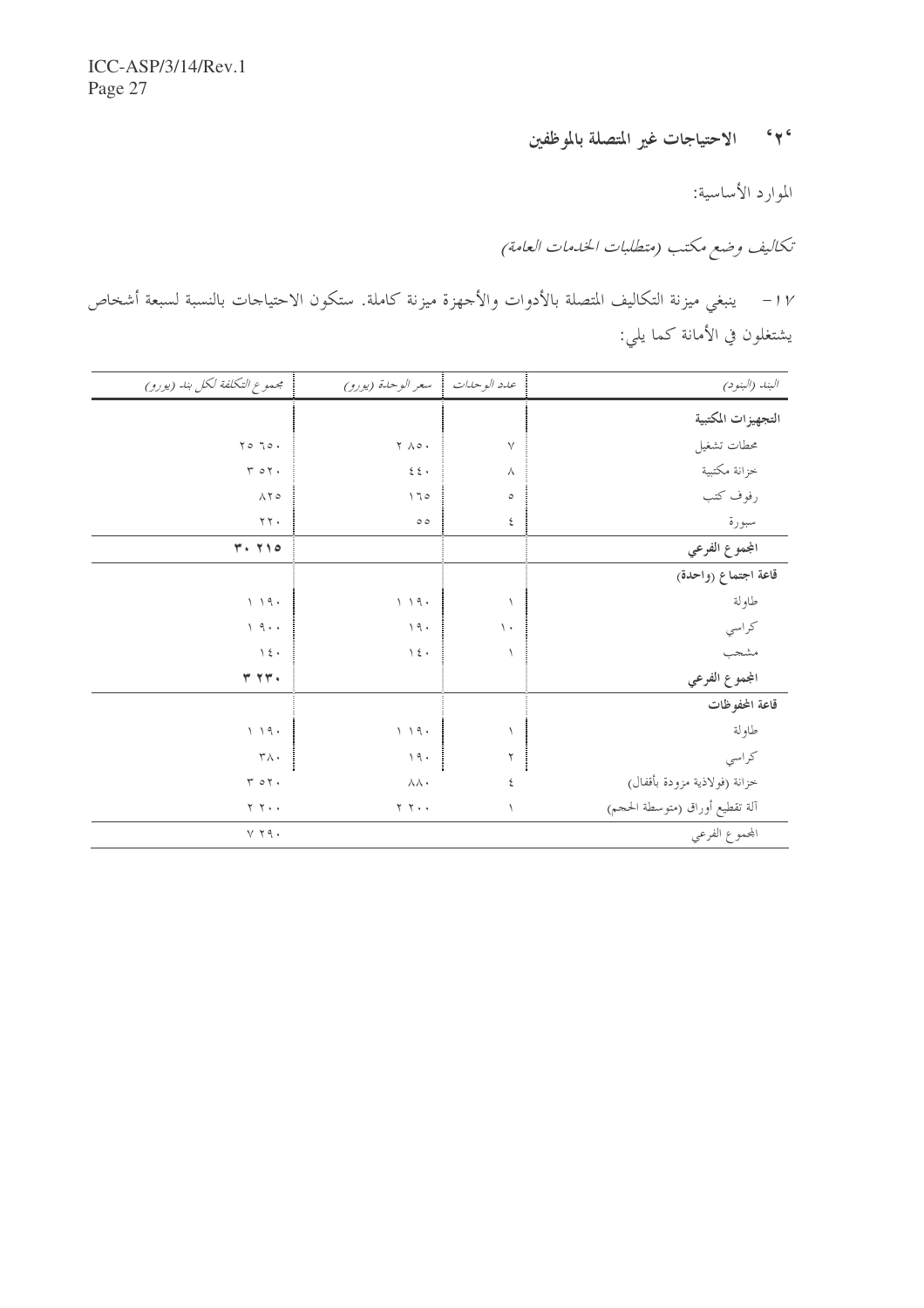ICC-ASP/3/14/Rev.1 Page 28

| مجموع التكلفة لكل بند (يورو)            | عدد الوحدات   سعر الوحدة (يورو)   |         | البند (البنود)                 |
|-----------------------------------------|-----------------------------------|---------|--------------------------------|
| 104                                     | $\vee$ $\vee$ $\cdot$             | ٩       | حواسيب (۱)                     |
| $Y \circ \cdot \cdot$                   | $\circ \cdot \cdot$               | $\circ$ | طاىعة                          |
| ۲ ٦.٠                                   | ۲ ٦٠٠                             |         | حاسوب منقول                    |
| 20.1                                    | $\circ\cdot\cdot$                 |         | برامجيات (مختلفة)              |
| <b>T. </b>                              | $r \ldots$                        |         | خدمة الشبكة                    |
| $\vee$ $\vee$ $\cdot$                   | ٦٠٠                               |         | أجهزة شخصية                    |
| 1.1.1.1                                 | $\circ \cdot \cdot \cdot$         | ۲       | جهاز نسخ/مسح ضوئي/فاكس مدمج    |
| $\lambda$ $\tau$                        | $2 \cdot \cdot$                   | ٣       | هواتف منقولة واشتراكات         |
| $2 \rightarrow \rightarrow \rightarrow$ | $\circ\cdot\cdot$                 | ٨       | منصة وأجهزة الهاتف             |
| <b>T. </b>                              | <b>T. </b>                        |         | الربط بشبكة المحكمة            |
| $Y \cdot \cdot \cdot \cdot$             | $Y \cdot \cdot \cdot \cdot$       |         | عقد إضافي لصيانة أتمتة المكاتب |
| $Y \circ \cdot \cdot \cdot \cdot$       | $Y \circ \cdot \cdot \cdot \cdot$ |         | قاعدة البيانات <sup>(٢)</sup>  |
| <b>TV1 7</b>                            |                                   |         | ثالثا– المجموع الفرعي          |

التكاليف الإضافية :

|                       | لنفقات (المقدّرة)                                                                                 |
|-----------------------|---------------------------------------------------------------------------------------------------|
|                       |                                                                                                   |
| $\gamma \circ \cdots$ | إيجار المكاتب (٢٠٠ متر مربّع)                                                                     |
| $V \circ \cdot \cdot$ | النفقات التشغيلية العامة (التنظيف والتأمين إلخ)                                                   |
| $\cdots$              |                                                                                                   |
| $\cdots$              |                                                                                                   |
| $2 + 1 + 1$           | <b>نفقات متنوعة</b> (بروتوكول، سفر الموظفين)                                                      |
| $0 \leq \cdots$       | ترجمة الوثائق/الأمانة (بسعر ٤٥ يورو للصفحة [=٣٠٠ كلمة])                                           |
| 122                   | استشارة الخبراء (استشارتان مع ثلاثة خبراء، يُقلُّم لهم البدل اليومي وتكاليف السفر وتكاليف الوصول) |
|                       | لنفقات (المقدرة)                                                                                  |
| $\cdots$              | باعدة العامة المؤقتة رتنظيم المؤتمر ٣ أشهر في المجموع                                             |
| .                     | <u>اس الم</u> ال المتداول <sup>(۳)</sup>                                                          |
| <b>T.AT</b>           | الفرعي                                                                                            |

اجتماع مجلس الإدارة

(١) من المتوحى إنشاء وظيفتين للمتدربين داحل الأمانة.

من المزمع تمويل قاعدة البيانات من التبرعات لكن يجري النظر في حيارات بديلة. وتعد هذه الأرقام أدىن مبلغ ضروري لوضع قاعدة  $(\mathcal{F})$ بيانات.

(٣) بما في ذلك كل التكاليف المتعلقة بالاجتماعات عن بعد. أنظر الإضافة ١ للمزيد من المعلومات، إذ أن الخيار (ب) هو الأفضل.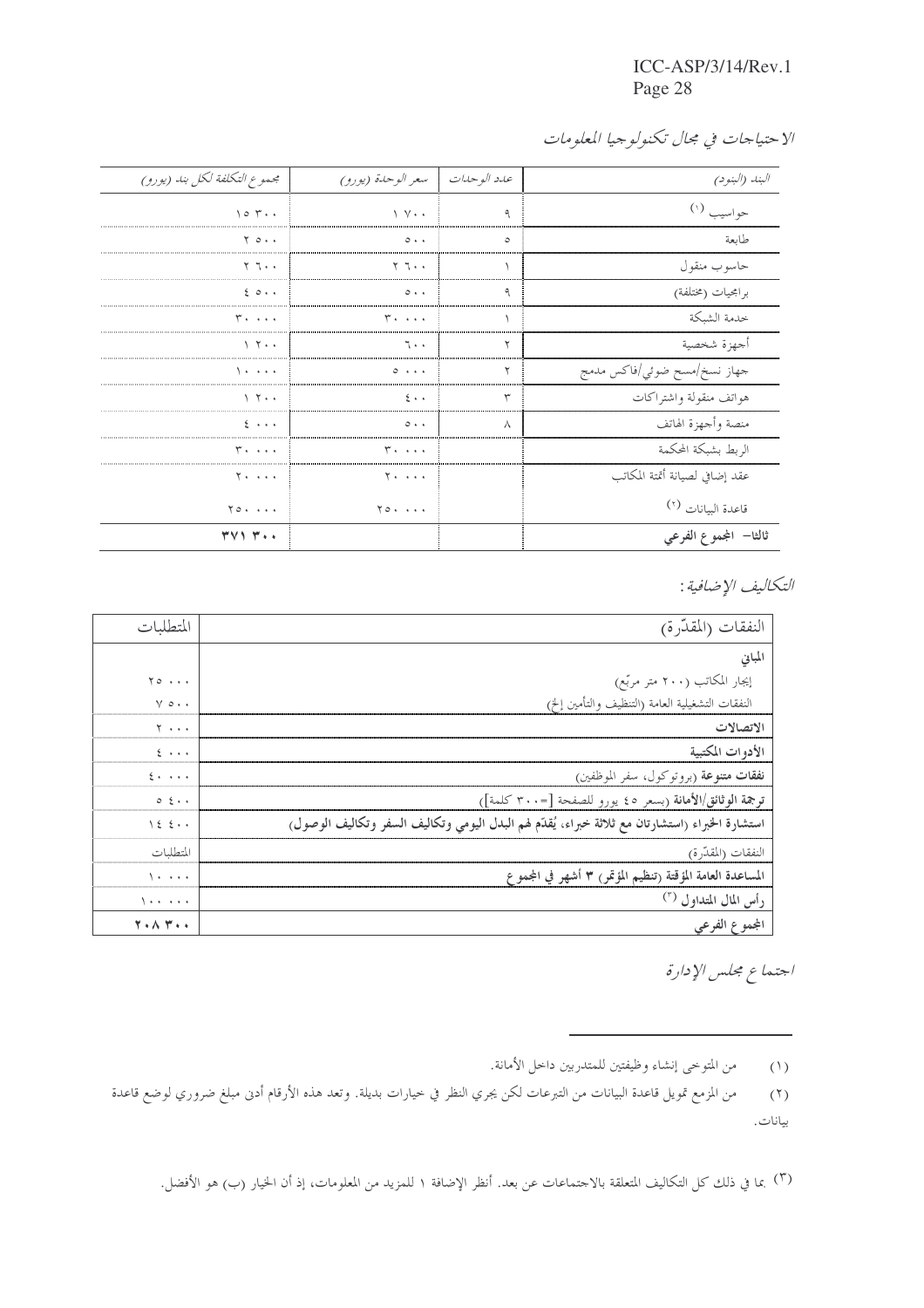1⁄4 − بموجب الفقرة ٢ من مرفق قرار الجمعية العامة ICC-ASP/I/Res.6 يعمل أعضاء المجلس بصفتهم الخاصة وبالمحان. ولكن بالنسبة لتكاليف احتماع مجلس إدارة الصندوق الائتماني للضحايا المعقود من ٢٠ إلى ٢٢ نيسان/أبريل ٢٠٠٤ فقد تمَّ تخصيص اعتمادات في الميزانية البرنامجية لعام ٢٠٠٤ للمحكمة من أجل دعم هذا الاجتماع الأول.

١٩ – بالنسبة لعام ٢٠٠٥، وبإنشاء أمانة الصندوق الائتماني للضحايا، توصى اللجنة بتخصيص الاعتمادات الكافية في الميزانية لتنظيم مثل هذه الاجتماعات، وسُيعقد واحد من هذه الاجتماعات في لاهاي (') حيث يمكن للمجلس الإداري أن يستعمل مرافق المحكمة. وفي هذا الصدد يرد أدناه وصف للتكاليف ذات الصلة التي يجب مراعاتما بالنسبة لاجتماع واحد للمجلس الإداري في لاهاي. وبالإضافة إلى تنظيم اجتماع واحد من اجتماعات مجلس الإدارة تتضمن اعتمادات الميزانية تكاليف السفر إلى الميدان.

#### اجتماع مجلس الإدارة في لاهاي  $6 \sqrt{6}$

- ٢٠ ينبغي مراعاة التكاليف التالية:
- السفر في درجة الأعمال:

|                                          | من كاب تاون<br>$Y V \leq$<br>من سان حو سيه<br>$Y \circ Y$ | $\wedge$ $\uparrow$ $\wedge$ | من وارسو                             |
|------------------------------------------|-----------------------------------------------------------|------------------------------|--------------------------------------|
|                                          |                                                           | $\circ \circ \cdot$          | من باريس                             |
|                                          |                                                           |                              |                                      |
|                                          |                                                           |                              |                                      |
| من عمان<br>$\vee$ $\vee$ $\circ$ $\cdot$ |                                                           | السعر التقريبي باليوروات     | السفر جوّاً ذهاباً وإياباً إلى لاهاي |

### • التكاليف الأخرى

### $\binom{5}{ }$

|                              | السعر التقريبي باليوروات |
|------------------------------|--------------------------|
| ليلتين لخمسة أشخاص في الفندق | $Y$ 97 $\Lambda$         |
| نفقات السفر                  | $7 \cdot \cdot$          |
| المجموع الفرعي               | $\tau$ or $\Lambda$      |

يُرجى ملاحظة، أنه بموجب الفقرة ٤ من مرفق القرار ٦: "يجتمع المجلس على الأقل مرة في السنة في مقرّ المحكمة" .  $(5)$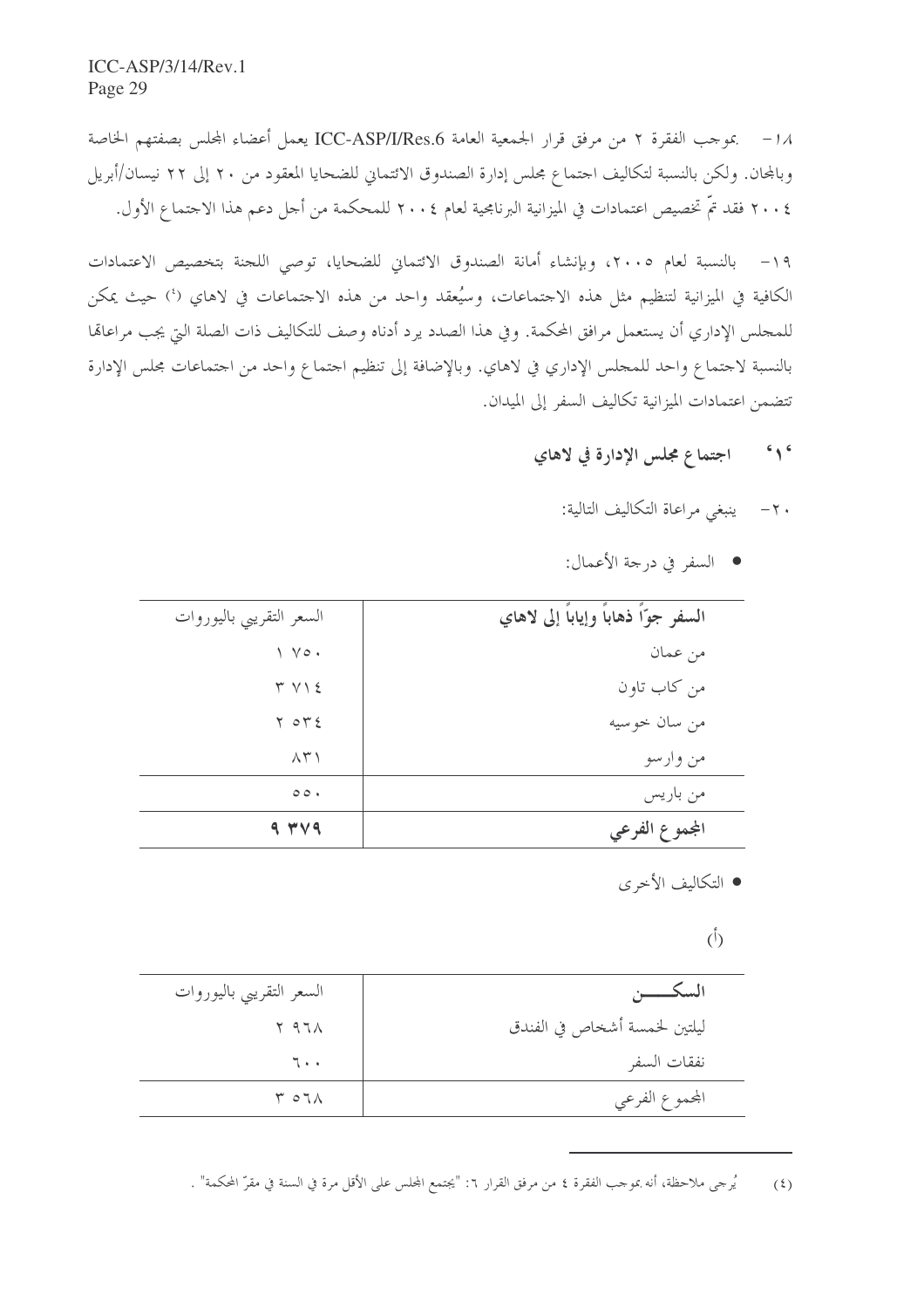$(\hookrightarrow)$ 

| السعر التقريبي باليوروات | خدمات الترجمة التحريرية والترجمة الشفهية             |
|--------------------------|------------------------------------------------------|
|                          | الترجمة الشفهية الخارجية للمؤتمر لمدة يومين بسعر ٣٧٦ |
| 7.7.1                    | يورو في اليوم لكل مترجم إضافة إلى بطاقة السفر        |
|                          | (٩٠٠ يورو) الانكليزية والفرنسية                      |
|                          | المحاضر الحرفية ٢٢٠ يورو في الساعة                   |
| $\vee\,\cdot\,\xi$ .     | باللغتين الانكليزية والفرنسية ليومين أثناء المؤتمر   |
| $\wedge$ 00.             | ترجمة وثائق ما قبل الدورة ١٠٠ صفحة                   |
|                          | وثائق أثناء الدورة: ١٥ صفحة                          |
|                          | وثائق ما بعد الدورة: ٧٥ صفحة                         |
|                          | (بسعر ٤٥ يورو للصفحة [-٣٠٠ كلمة])                    |
| 77191                    | المجموع الفرعي                                       |

## $\circled{z}$

| الضيافة                      |                        |
|------------------------------|------------------------|
| المطعم (ليومين)              | 79.                    |
| العشاء (١٥ شخصا، ليوم واحد)  | $\sqrt{2}$             |
| الغداء (١٥ شخصا، لمدة يومين) | $Y \rightarrow \cdots$ |
| المجموع الفرعي               | <b>٣79.</b>            |

## ۲<sup>۰</sup> السفر إلى الميدان

٢١- يجب مراعاة التكاليف التالية: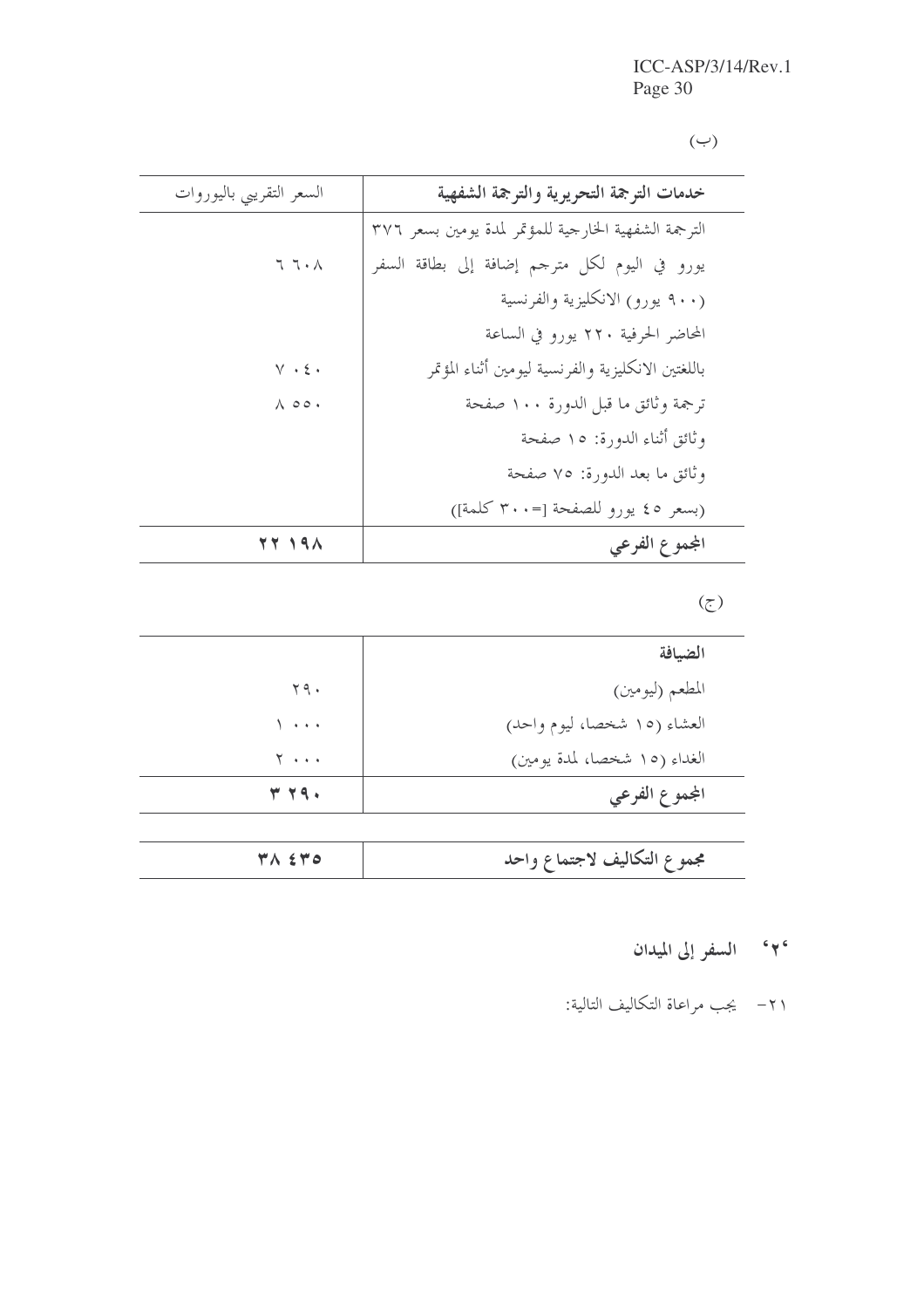| التكاليف التقريبية                               | السفر إلى أوغندا: سفر واحد دام ٥ أيام لمجموعة سبعة                                                      |
|--------------------------------------------------|---------------------------------------------------------------------------------------------------------|
| باليوروات                                        | أشخاص منهم عضوان من الأمانة، ومترجم شفهي                                                                |
|                                                  | وضابطا أمن وعضوان من مجلس الإدارة                                                                       |
|                                                  | بطاقة الطائرة، والضريبة الإضافية، والبدل اليومي                                                         |
|                                                  | ونفقات السفر                                                                                            |
| $\forall \Lambda$ $\circ \circ \forall$          | $=V X \xi \cdot V$ 9 = 1 $\Upsilon \cdot + (1 V Y X \circ ) + 99 + \Upsilon \cdot * \cdot$              |
|                                                  | استئجار السيارة                                                                                         |
| $\circ \cdot \cdot$                              | ۱۰۰ يورو في اليوم (لخمسة أيام)                                                                          |
| $Y \cdot \cdot \cdot$                            | النفقات غير المتوقعة                                                                                    |
| $Y \circ Y \xi$                                  | جمهورية الكونغو الديمقراطية: سفر واحد دام ٥ أيام                                                        |
|                                                  | لمجموعة سبعة أشخاص منهم عضوان من الأمانة،                                                               |
|                                                  | ومترجم شفهي، وضابطا أمن وعضوان من مجلس                                                                  |
|                                                  | الإدارة بالإضافة إلى الموارد الضرورية لسفر محلي واحد                                                    |
|                                                  | بطاقة الطائرة والضريبة الإضافية والبدل اليومي ونفقات                                                    |
|                                                  | السفر                                                                                                   |
| $\mathbf{Y} \wedge \mathbf{0} \wedge \mathbf{.}$ | $=V x \xi + V \xi = \Upsilon + (\Upsilon V) x o + 99 + \Upsilon + \cdot \cdot$                          |
|                                                  | استئجار السيارة                                                                                         |
| $\circ\cdot\cdot$                                | ۱۰۰ يورو في اليوم، لخمسة أيام                                                                           |
|                                                  | السفر المحلبي                                                                                           |
| $Y$ $Y$ $\epsilon$ .                             | $=(\wedge \xi \cdot = \vee x \wedge \zeta \cdot )+(\wedge \xi \cdot \cdot = \vee x \zeta \cdot \cdot )$ |
| $\mathbf{r}$                                     | نفقات مختلفة بما في ذلك استئجار قاعة الاجتماع                                                           |
|                                                  |                                                                                                         |
| 704.7                                            | مجموع تكاليف السفر إلى الميدان                                                                          |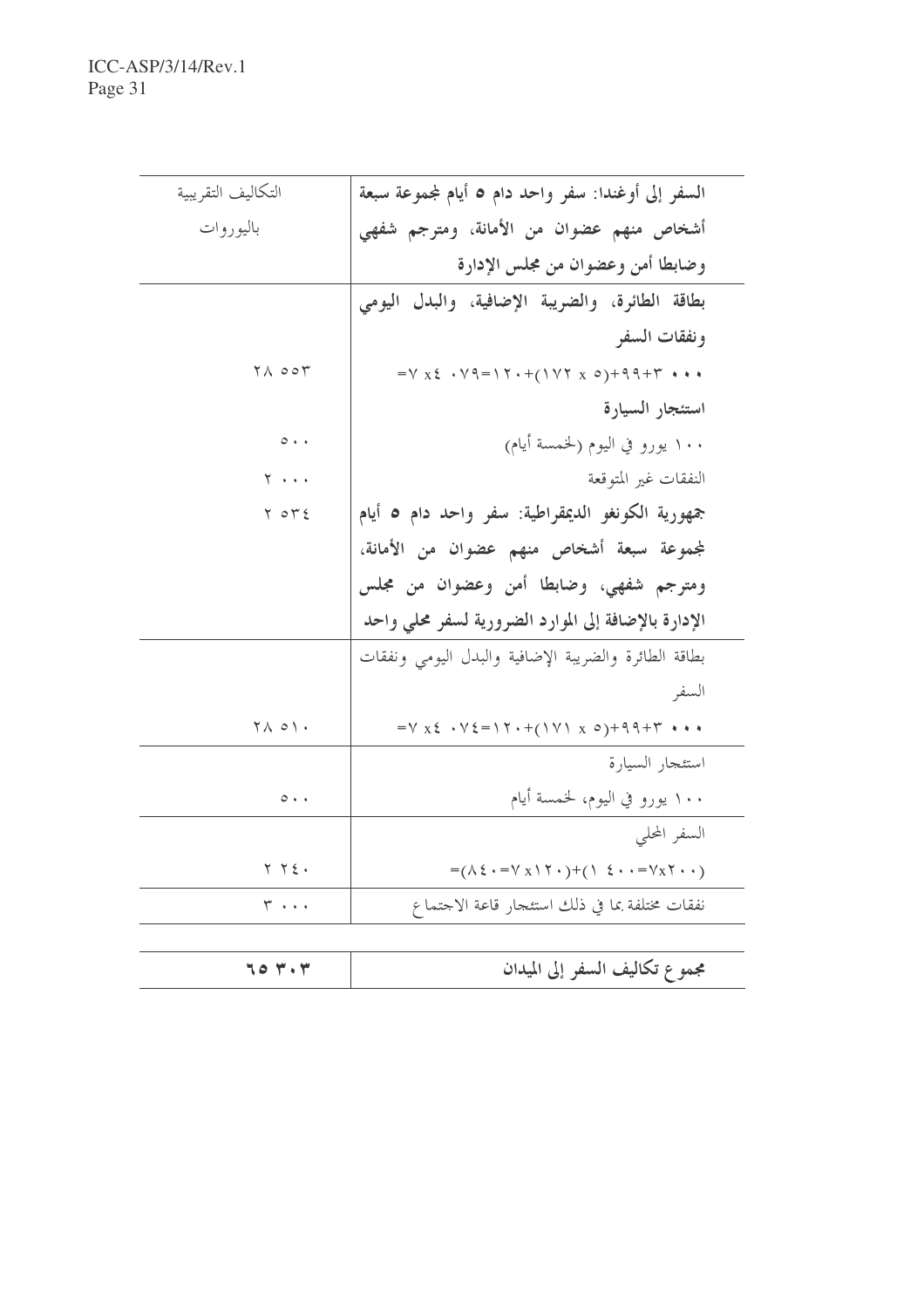$ICC-ASP/3/14/Rev.1$ Page 32

# إضافة ١ اقتراحات: الاجتماعات الهاتفية والربط بوصلة فيديو

الاجتماعات الهاتفية

(أ) (خدمات<sub>)</sub> استئجار المعدّات

احتماع هاتفي واحد:

في هذه الحالة تُلصقُ وتستخدم الأسلاك التناظرية المتوافرة.

تمَّ وضع ميزانية مرجعية بتعاون مع الشركة التي حهّزت قاعة الدائرة التمهيدية (وبالتالي تستند هذه الميزانية إلى تكاليف قاعة الدائرة التمهيدية).

ويشمل هذا المبلغ الدعم المحلي الذي يقدَّمه هذا الشريك، وهو دعم يوصى به بقوَّة.

الاستئجار، وطرح اختبار الفكرة، والفحص، والدعم ... ٢ يورو (لخمسة مشاركين عن بعد؛ ويجلس المشاركون المحليون والمترجمون الشفهيون في قاعة الدائرة التمهيدية). ولا يشمل هذا المبلغ تكاليف المكالمات. وتبلغ تكاليف المكالمات الهاتفية الدولية للمؤتمر ١,٣٩ في الدقيقة الواحدة (أي ٨٣,٤٠ يورو للساعة).

| السعر (سنت من اليورو) | البلد        |
|-----------------------|--------------|
| ٥                     | فر نسا       |
| ۲۹                    | جنوب أفريقيا |
| ه ۱                   | بو لندا      |
| $\circ \vee$          | الأردن       |
| ۳۳                    | کو ستاریکا   |

اتصالات دولية

المجموع: ٢ ٠٨٣,٤٠ يورو للساعة.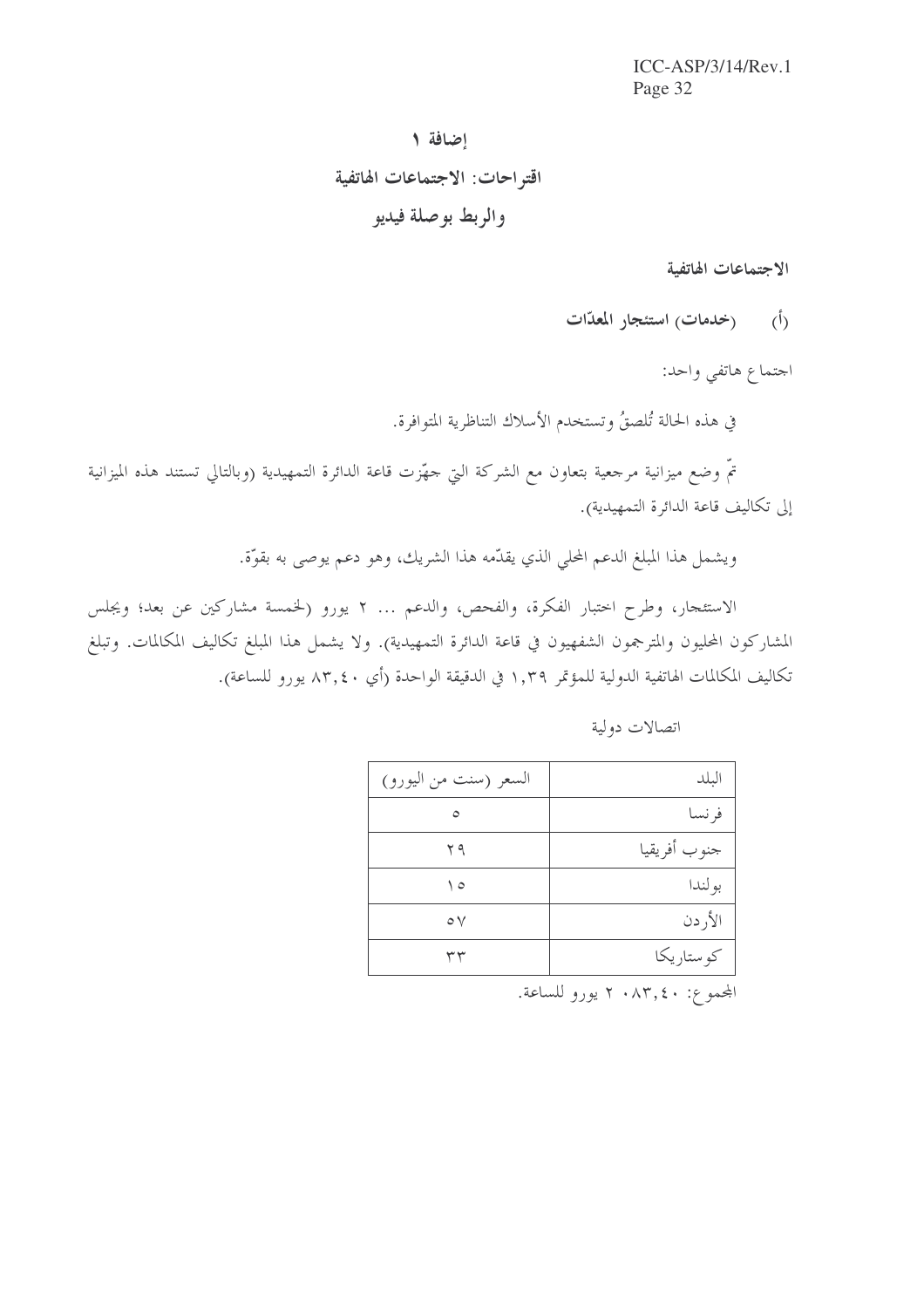اقتناء المعدّات (رأس المال والخدمات)  $(\hookrightarrow)$ 

وهذا هو الخيار الموصى به على الأمد الطويل، لأن هذه الهياكل الأساسية ستُستعمل في مؤتمرات أخرى (بعد إنشاء الأمانة مثلاً).

ستكون هياكل الأجهزة الحاسوبية مختلفة اختلافاً طفيفا وستضطر المحكمة إلى طلب خطوط مختلفة (الشبكة الرقمية المتكاملة الخدمات).

| ۸ ۰۰۰ يورو | أجهزة الحاسوب (رأس المال، لكل غرفة):                    |
|------------|---------------------------------------------------------|
| ۰۰۰ ۱ يورو | تركيب الأجهزة (الخدمة لكلّ غرفة):                       |
| ۵٤۰ يورو   | إيصال الخطوط (٥ خطوط، للغرفة الواحدة، مرة واحدة):       |
| ۲۰ ۱ پورو  | تكاليف الاشتراك (٥ خطوط، غرفة واحدة، التكاليف السنوية): |
| ۱۱۱۰۰ یورو | مجموع التكاليف لغرفة واحدة:                             |

التعاقد الخارجي بالنسبة لكلّ الهياكل الأساسية للمؤتمر (الخدمات)  $(5)$ 

بالنسبة لاحتماع هاتفي واحد:

تُكلُّف شركة تعاقدية بالهياكل الأساسية وتكون هذه الأخيرة خارج مباني المحكمة. ويشارك جميع المشاركين عن بعد (إما يتصلون هاتفياً أو يتلقّون مكالمة). وتعدّ الشركة مسؤولة عن إيصال المشاركين بنظام الشبكة الهاتفية. توفر الشركة خدمات الترجمة الفورية المتعددة اللغات على مختلف القنوات.

الميزانية التقريبية: ٢٠٠٠ يورو

يعدُّ التعاقد مع الشركات أقل الخيارات تكلفة (بالنسبة للمكالمة الواحدة فقط) إذ سنضطر دفع ثمن المكالمات في حالة استئجار المعدّات (الخيار (أ) ).

السعر التقريبي لمكالمة تدوم ساعتين: ٢ ١٦٦,٨ يورو

الربط بوصلة الفيديو

التعاقد بشأن الربط بوصلة الفيديو  $\left( \omega \right)$ (لا يشمل الترجمة الفورية)